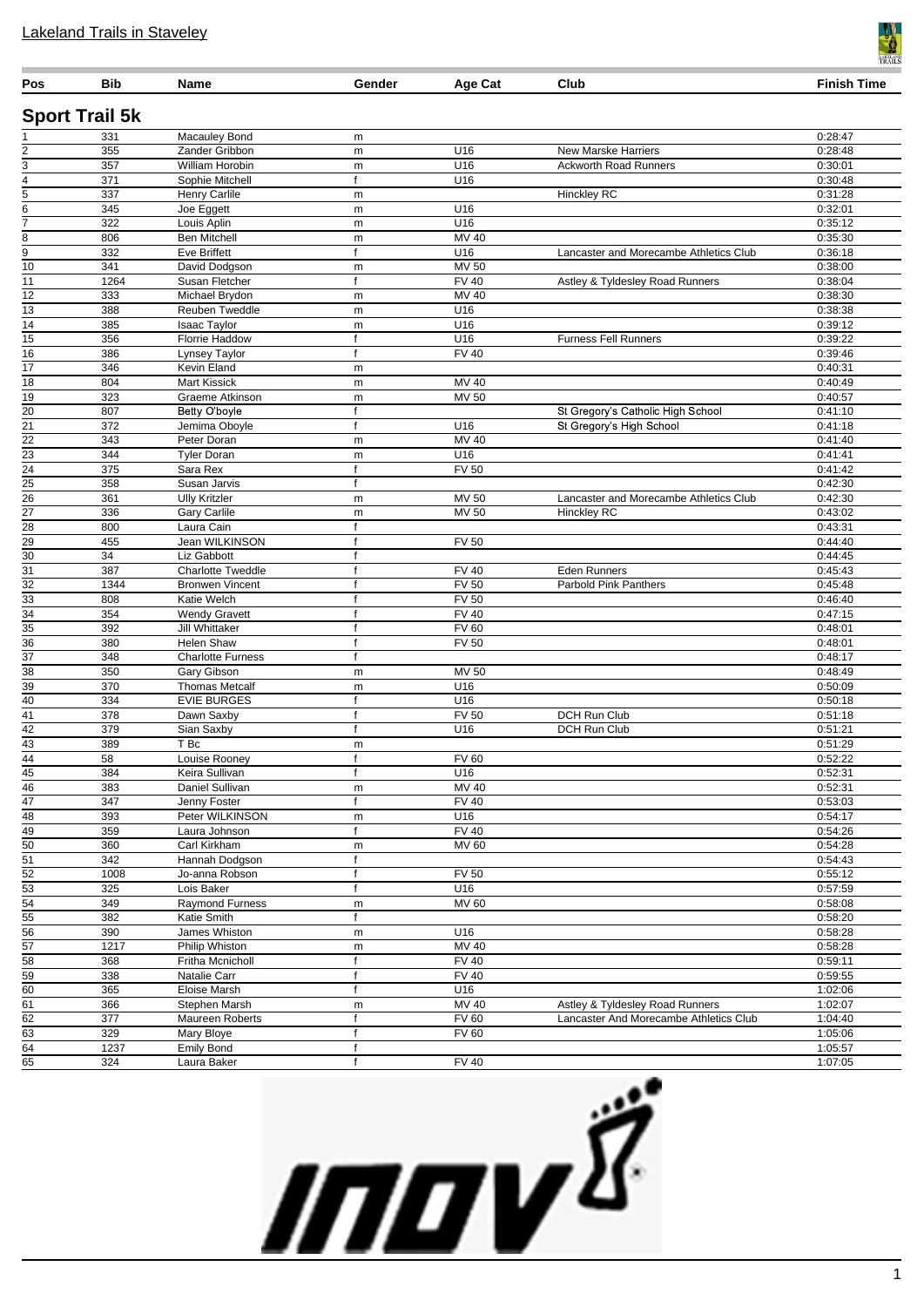

| Pos | Bib | Name         | Gender | Age Cat      | Club | <b>Finish Time</b> |
|-----|-----|--------------|--------|--------------|------|--------------------|
| 66  | 328 | Lynn Bennett |        | <b>FV 50</b> |      | 1:07:22            |
| 67  | 353 | Sarah Gilson |        | <b>FV 40</b> |      | 1:08:52            |
| 68  | 330 | Sophie Bloye |        |              |      | 1:09:13            |

### **Trail Challenge 18k**

| 69                    | 1206       | <b>Thomas Smith</b>        | m                 |                       |                             | 1:22:20            |
|-----------------------|------------|----------------------------|-------------------|-----------------------|-----------------------------|--------------------|
| $\overline{70}$       | 1152       | Daniel Hunter              | ${\sf m}$         |                       |                             | 1:30:05            |
| $\overline{71}$       | 317        | <b>Billy Williams</b>      | ${\sf m}$         |                       |                             | 1:31:16            |
| $\overline{72}$       | 689        | Sam Harding                | ${\sf m}$         |                       |                             | 1:32:35            |
| $\overline{73}$       | 1170       | Ellen Mclachlan            | $\mathsf{f}$      |                       |                             | 1:33:03            |
| $\overline{74}$       | 928        | Philip Jarvis              | m                 | MV 40                 |                             | 1:33:31            |
| $\overline{75}$       | 753        | Michael Smith              | ${\sf m}$         |                       |                             | 1:34:08            |
| $\overline{76}$       | 1330       | Liam Graham                | ${\sf m}$         |                       | Team inov-8                 | 1:34:10            |
| $\overline{77}$       | 1186       | <b>Andy Phillips</b>       | ${\sf m}$         | <b>MV 40</b>          |                             | 1:35:40            |
| 78                    | 1142       |                            |                   |                       |                             | 1:36:02            |
|                       |            | Ed Galloway<br>Becky Lloyd | ${\sf m}$<br>f    |                       |                             |                    |
| 79<br>$\overline{80}$ | 862        |                            |                   | MV 40                 |                             | 1:36:03            |
| $\overline{81}$       | 815<br>282 | Andrew Booth               | m                 |                       | Run Knutsford               | 1:36:58<br>1:37:02 |
| $\overline{82}$       |            | <b>Christian Rengers</b>   | ${\sf m}$         |                       |                             |                    |
| $\overline{83}$       | 699        | Darren Horobin             | m<br>$\mathsf{f}$ | MV 40<br><b>FV 50</b> | <b>OMG</b>                  | 1:37:31            |
|                       | 1131       | Louise Dermott             |                   |                       |                             | 1:37:44            |
| $\overline{84}$       | 1127       | Liam Crossey               | m                 | MV 40                 |                             | 1:38:04            |
| $\overline{85}$       | 843        | Harry Hodgson              | ${\sf m}$         |                       |                             | 1:38:22            |
| 86                    | 833        | Andrew Foster              | ${\sf m}$         | <b>MV 50</b>          | Liverpool Pembroke & Sefton | 1:38:28            |
| $\overline{87}$       | 660        | David Connolly             | ${\sf m}$         | <b>MV 40</b>          |                             | 1:39:27            |
| $\overline{88}$       | 885        | Martin Skinner             | ${\sf m}$         | MV 50                 | N/a                         | 1:40:18            |
| $\overline{89}$       | 665        | Matthew Croughan           | m                 | MV 40                 | Meltham AC                  | 1:41:41            |
| $\overline{90}$       | 784        | David Wimpenny             | ${\sf m}$         |                       |                             | 1:41:46            |
| $\overline{91}$       | 897        | Paul Waldram               | m                 | MV 40                 |                             | 1:42:20            |
| $\overline{92}$       | 927        | Thom Isom                  | m                 |                       |                             | 1:43:06            |
| $\overline{93}$       | 725        | Chris McKee                | ${\sf m}$         |                       |                             | 1:43:31            |
| 94                    | 683        | John Gray                  | ${\sf m}$         | <b>MV 50</b>          | Meltham Ac                  | 1:44:33            |
| 95                    | 768        | Duncan Trenholm            | ${\sf m}$         |                       |                             | 1:44:57            |
| 96                    | 664        | lan Croft                  | m                 | MV 50                 | Red Rose Road Runners       | 1:45:17            |
| $\overline{97}$       | 1222       | John Wilson                | ${\sf m}$         | MV 40                 |                             | 1:45:47            |
| $\overline{98}$       | 766        | Rachel Tomlinson           | f                 | <b>FV 40</b>          | Metham Ac                   | 1:45:50            |
| 99                    | 1187       | <b>Johnny Phillips</b>     | ${\sf m}$         |                       |                             | 1:46:12            |
| 100                   | 1107       | Jordan Blackmon            | m                 |                       |                             | 1:46:34            |
| 101                   | 1175       | Jonathan Mock              | m                 |                       |                             | 1:47:01            |
| $\overline{102}$      | 1183       | Stephen Orife              | m                 |                       |                             | 1:47:02            |
| 103                   | 747        | Michael Rogers             | ${\sf m}$         | MV 40                 | None                        | 1:47:27            |
| 104                   | 1224       | Philip Woolgar             | ${\sf m}$         | <b>MV 50</b>          | <b>Metres To Miles</b>      | 1:48:10            |
| 105                   | 732        | Alan Parker                | m                 | <b>MV 50</b>          |                             | 1:48:25            |
| 106                   | 739        | Paul Rawlinson             | ${\sf m}$         | MV 40                 |                             | 1:48:32            |
| 107                   | 853        | Mark Judkowski             | ${\sf m}$         | <b>MV 60</b>          |                             | 1:48:34            |
| 108                   | 764        | Steve Tinniswood           | ${\sf m}$         | <b>MV 50</b>          |                             | 1:48:34            |
| $\overline{109}$      | 709        | <b>Andrew Kitts</b>        | ${\sf m}$         |                       | Kirkby Milers AC            | 1:48:52            |
| 110                   | 836        | Salvatore Genovese         | ${\sf m}$         | MV 50                 |                             | 1:49:00            |
| 111                   | 779        | Olivia Wiggans             | $\mathsf{f}$      |                       |                             | 1:49:45            |
| 112                   | 670        | <b>Chris Davies</b>        | ${\sf m}$         | MV 40                 | Team inov-8                 | 1:49:58            |
| 113                   | 1220       | Andy Williamson            | ${\sf m}$         | <b>MV 60</b>          | <b>Tri Preston</b>          | 1:50:15            |
| 114                   | 788        | Joe Wrigley                | m                 |                       | <b>Black Combe Runners</b>  | 1:50:35            |
| 115                   | 878        | Michelle Price             | $\mathsf{f}$      |                       |                             | 1:51:10            |
| 116                   | 906        | Alexander Wrigley          | m                 |                       |                             | 1:51:25            |
| 117                   | 752        | <b>Brian Smith</b>         | m                 | <b>MV 50</b>          | North East Veterans         | 1:51:26            |
| $\overline{118}$      | 877        | Neil Pomfret               | ${\sf m}$         | $MV$ 50               | <b>Ilkley Harriers</b>      | 1:51:40            |
| $\overline{119}$      | 1194       | Raymond Riley              | ${\sf m}$         | MV 40                 |                             | 1:52:00            |
| 120                   | 278        | Rachael Perowne            | $\mathsf{f}$      | <b>FV 40</b>          | <b>Tyne Bridge Harriers</b> | 1:52:03            |
| $\overline{121}$      | 729        | Claire Norman              | f                 |                       | <b>Tyne Bridge Harriers</b> | 1:52:03            |
| $\overline{122}$      | 677        | David Foster               | ${\sf m}$         |                       | Vegan Runners               | 1:52:08            |
| $\overline{123}$      | 700        | Phil Hughes                | ${\sf m}$         | MV 60                 |                             | 1:52:14            |
| $\frac{1}{124}$       | 714        | Owen Lewis                 | ${\sf m}$         | <b>MV 40</b>          | Independent                 | 1:52:23            |
| $\overline{125}$      | 855        | Gina King                  | $\mathsf{f}$      |                       | <b>Stockton Striders</b>    | 1:52:23            |
| 126                   | 854        | Alan King                  | ${\sf m}$         | <b>MV 60</b>          | <b>Stockton Striders</b>    | 1:52:23            |
| 127                   | 1157       | Helen Jones                | $\mathsf{f}$      |                       |                             | 1:52:25            |
| $\overline{128}$      | 1146       | Josh Hadden                | ${\sf m}$         |                       |                             | 1:53:05            |
| 129                   | 848        | Phil Horner                | m                 | MV 40                 | Garstang RC                 | 1:53:13            |
| $\overline{130}$      | 1123       | Sandra Connell             | $\mathsf{f}$      | <b>FV 60</b>          |                             | 1:53:20            |
|                       |            |                            |                   |                       |                             |                    |

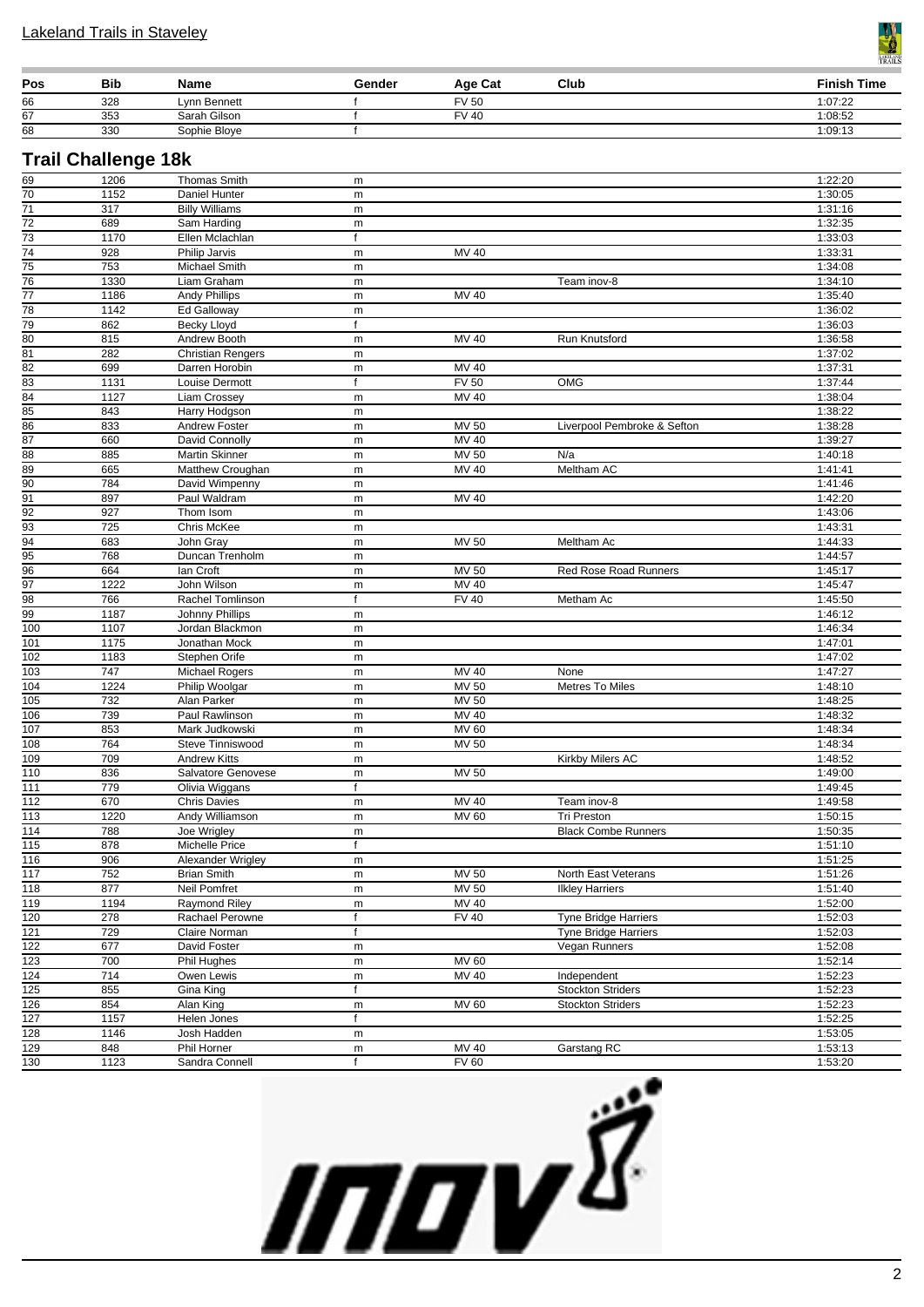

| Pos                     | Bib              | <b>Name</b>                         | Gender            | <b>Age Cat</b>        | Club                             | <b>Finish Time</b> |
|-------------------------|------------------|-------------------------------------|-------------------|-----------------------|----------------------------------|--------------------|
| 131                     | 1223             | Kevin Wilson                        | m                 | MV 50                 | Racing Team Dawson               | 1:54:30            |
| 132                     | 819              | <b>Steven Capner</b>                | m                 | MV 40                 |                                  | 1:54:38            |
| 133                     | 1195             | Siobhan Riley                       | f                 | FV <sub>50</sub>      |                                  | 1:54:42            |
| 134                     | 305              | Andrew Teague                       | m                 |                       |                                  | 1:54:58            |
| 135                     | 1125             | <b>Phil Coulthard</b>               | m                 |                       |                                  | 1:55:16            |
| 136                     | 668              | lan Davenport                       | m                 | <b>MV 50</b>          |                                  | 1:55:18            |
| $\overline{137}$        | 263              | Chee Lau                            | m<br>$\mathbf{f}$ | MV 40                 |                                  | 1:55:53            |
| 138                     | 748<br>717       | Katie Samuelson                     |                   | <b>FV 40</b>          | <b>Todmorden Harriers</b>        | 1:56:04            |
| 139<br>$\overline{140}$ | 1185             | George Lythgoe<br>Lisa Pattinson    | m<br>f            | FV40                  | N/A                              | 1:56:26<br>1:56:31 |
| 141                     | 687              | Liam Hall                           | m                 |                       |                                  | 1:56:41            |
| $\overline{142}$        | 773              | Helen waite                         | f                 | <b>FV 40</b>          | Airecentre pacers                | 1:56:58            |
| 143                     | 303              | Peter Tasker                        | m                 | <b>MV 40</b>          | Prestwich Ac                     | 1:57:08            |
| 144                     | 621              | <b>Glyn Williams</b>                | ${\sf m}$         | <b>MV 50</b>          | Prestwich AC                     | 1:57:08            |
| 145                     | 611              | <b>Harry Vaneris</b>                | m                 | $MV$ 40               |                                  | 1:57:08            |
| 146                     | 1134             | Andrew Edwards                      | m                 | MV 40                 | East Fife Triathlon Club         | 1:57:17            |
| $\overline{147}$        | 1112             | Andy Buckroyd                       | m                 | <b>MV 50</b>          | <b>Macclesfield Harriers</b>     | 1:57:21            |
| 148                     | 705              | Thomas Jones                        | m                 |                       |                                  | 1:57:46            |
| $\overline{149}$        | 896              | Fay Waldram                         | $\mathsf{f}$      | FV40                  |                                  | 1:58:22            |
| 150                     | 1207             | Jason Swapp                         | m                 |                       |                                  | 1:58:41            |
| 151                     | 648              | <b>Isabelle Bond</b>                | f                 |                       |                                  | 1:58:55            |
| 152                     | 1193             | Scot Riggans                        | m                 | MV 40                 |                                  | 1:59:05            |
| 153                     | 894              | Jean Waddington                     | f                 | <b>FV 40</b>          |                                  | 1:59:24            |
| 154                     | 691              | <b>Robert Harper</b>                | m                 | <b>MV 50</b>          | Yorkshire Wolds Runners          | 1:59:25            |
| 155                     | 1197             | Carla Rodgers                       | f                 |                       |                                  | 1:59:46            |
| 156                     | 781<br>892       | George Wilson                       | m                 | MV 60<br><b>MV 60</b> |                                  | 2:00:02            |
| $\overline{157}$<br>158 | 227              | Neil Venables<br><b>Gary Craven</b> | m                 | <b>MV 40</b>          |                                  | 2:00:12<br>2:00:12 |
| 159                     | 913              | James Crossan                       | ${\sf m}$<br>m    |                       |                                  | 2:00:16            |
| 160                     | 707              | Kev Kendal                          | ${\sf m}$         | MV 40                 | <b>Howgill Harriers</b>          | 2:00:25            |
| 161                     | 235              | Catherine Eaton                     | f                 | <b>FV 40</b>          |                                  | 2:00:28            |
| 162                     | 604              | Laura Tattersall                    | f                 | <b>FV 40</b>          |                                  | 2:00:37            |
| 163                     | 859              | Philip Kitchen                      | m                 | <b>MV 40</b>          |                                  | 2:00:53            |
| 164                     | 724              | Peter McGivern                      | m                 | MV 40                 |                                  | 2:00:55            |
| 165                     | 931              | Paul Mackey                         | m                 | <b>MV 40</b>          |                                  | 2:00:58            |
| 166                     | 634              | Alyson Adams                        | f                 | <b>FV 50</b>          | <b>Bramhall Runners</b>          | 2:00:58            |
| 167                     | $\overline{777}$ | Michael Welsh                       | m                 | <b>MV 50</b>          |                                  | 2:01:20            |
| 168                     | 1161             | <b>Beth Kennedy</b>                 | f                 |                       |                                  | 2:01:31            |
| 169                     | 736              | <b>Tony Priest</b>                  | m                 | <b>MV 50</b>          |                                  | 2:01:57            |
| 170                     | 832              | Samantha Forrey                     | $\mathsf{f}$      |                       |                                  | 2:02:32            |
| $\overline{171}$        | 694              | James Hilton                        | m                 |                       | Danson Runners                   | 2:02:33            |
| $\overline{172}$<br>173 | 688<br>638       | Beki Hanns<br>Joe Bamber            | $\mathsf{f}$      |                       | Danson Runners                   | 2:02:39<br>2:02:49 |
| $\overline{174}$        | 701              | Sue Hughes                          | m<br>$\mathsf{f}$ | <b>FV 40</b>          | Widnes wasps ladies running club | 2:03:04            |
| 175                     | 673              | Julian Egan                         | m                 | <b>MV 50</b>          |                                  | 2:03:09            |
| 176                     | $\overline{771}$ | Rachel Verrall                      | $\mathbf f$       | $\overline{FV40}$     |                                  | 2:03:09            |
| $\frac{1}{177}$         | 1162             | Joanne King                         | T                 |                       |                                  | 2:03:13            |
| 178                     | 1335             | <b>Richard Pennock</b>              | m                 | MV 50                 |                                  | 2:03:17            |
| 179                     | 735              | Nicky Portergill                    | f                 | <b>FV 50</b>          |                                  | 2:03:25            |
| 180                     | 1118             | James Clark                         | m                 |                       |                                  | 2:03:42            |
| 181                     | 874              | <b>Hilary Page</b>                  | f                 | <b>FV 60</b>          |                                  | 2:04:06            |
| 182                     | 1182             | Katie O'sullivan                    | $\mathsf{f}$      | <b>FV 40</b>          |                                  | 2:04:09            |
| 183                     | 903              | dan williams                        | m                 |                       |                                  | 2:04:15            |
| 184                     | 1109             | Lorena Booth                        | f                 |                       |                                  | 2:04:16            |
| 185                     | 1111             | John Brady                          | m                 | MV 50                 |                                  | 2:04:31            |
| 186                     | 1203             | Catherine Smith                     | f                 | <b>FV 40</b>          |                                  | 2:04:31            |
| 187                     | 866              | Anthony Maxwell                     | m                 | MV 60                 | Lostock AC                       | 2:04:54<br>2:05:09 |
| 188<br>189              | 844<br>893       | Lauren Hogarth<br>Kevin Verdam      | f                 |                       |                                  | 2:05:09            |
| 190                     | 864              | Christina Marechal                  | m<br>f            |                       |                                  | 2:05:26            |
| 191                     | 1147             | Fiona Haigh                         | $\mathsf{f}$      | <b>FV 50</b>          | Team Fi & B                      | 2:05:45            |
| 192                     | 710              | Matthew Lambert                     | m                 | MV 40                 |                                  | 2:06:07            |
| $\overline{193}$        | 1151             | Zachary Hopkins                     | m                 |                       |                                  | 2:06:12            |
| 194                     | 886              | Mike Smith                          | m                 | MV 60                 |                                  | 2:06:15            |
| 195                     | 1115             | <b>Richard Cater</b>                | m                 | <b>MV 50</b>          | Helm Hill                        | 2:06:40            |
| 196                     | 1211             | Angela Thompson                     | f                 | FV 50                 | Victoria Park Running Club       | 2:07:07            |
| 197                     | 315              | Andrew Wilkinson                    | m                 | <b>MV 50</b>          | Wesham road runners              | 2:07:09            |

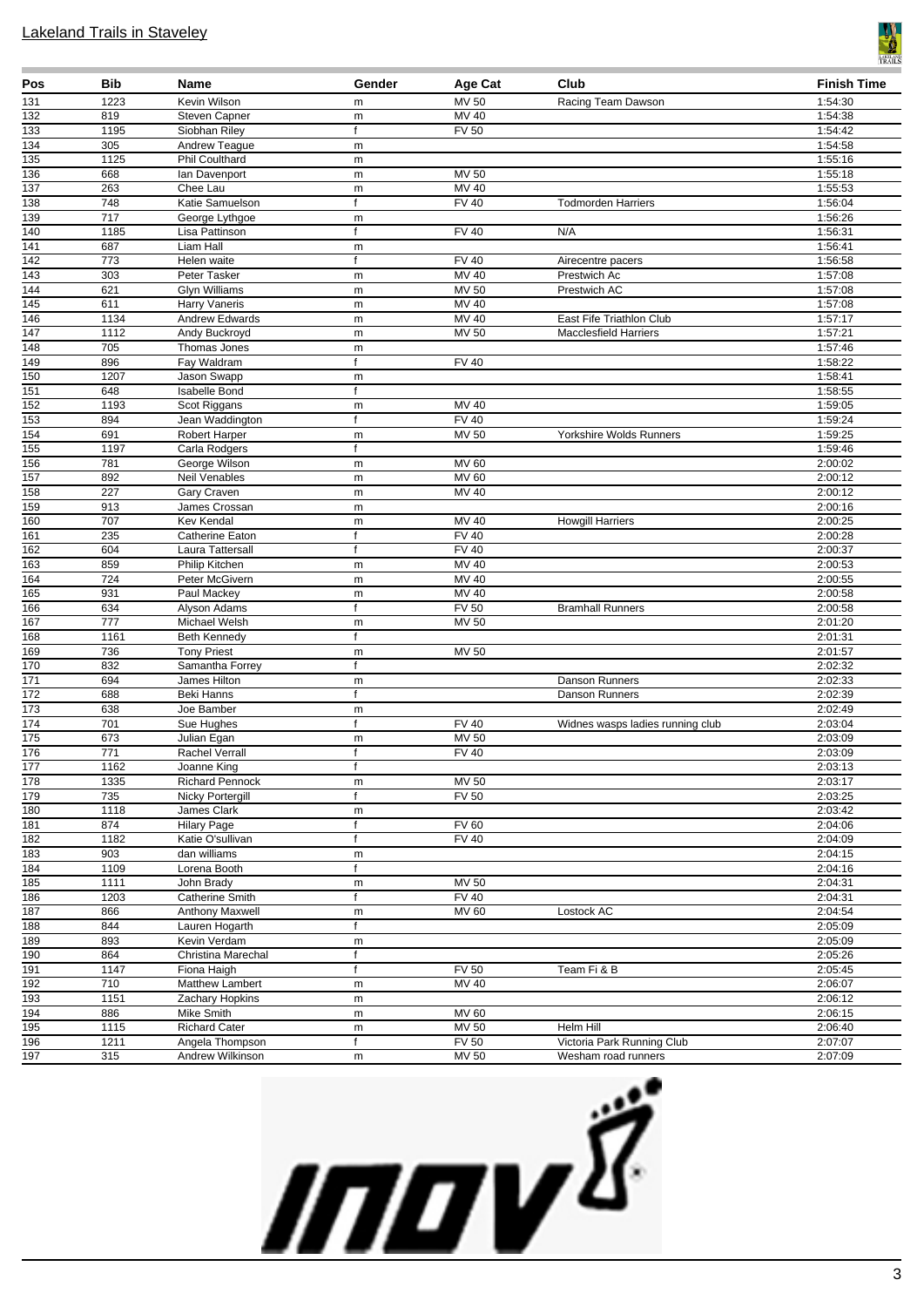

| Pos                     | <b>Bib</b>  | Name                            | Gender            | Age Cat                      | Club                                | <b>Finish Time</b> |
|-------------------------|-------------|---------------------------------|-------------------|------------------------------|-------------------------------------|--------------------|
| 198                     | 740         | Jill Reed                       | f                 | <b>FV 50</b>                 |                                     | 2:07:23            |
| 199                     | 706         | Vanessa Kay                     | f                 | <b>FV 50</b>                 |                                     | 2:07:27            |
| 200                     | 754         | Roderick Smith                  | m                 | MV 60                        |                                     | 2:07:55            |
| 201                     | 780         | Anthony Wilkinson               | m                 | MV 60                        |                                     | 2:07:55            |
| $\frac{1}{202}$         | 676         | Tim Farron                      | m                 | MV 50                        | Dallam Runners                      | 2:07:59            |
| 203                     | 1160        | Mirjam Kallis                   | f                 |                              | inov-8                              | 2:08:07            |
| 204<br>$\overline{205}$ | 1102        | Liam Aplin                      | m                 | MV 40                        |                                     | 2:08:15            |
|                         | 264         | Lee Lawrenson                   | m<br>$\mathsf{f}$ | MV 40<br><b>FV 50</b>        |                                     | 2:08:16            |
| 206<br>207              | 643<br>1117 | Lindsay Bennison<br>alan chevin | m                 | MV 60                        | The Fell Devils<br>team anstey      | 2:08:23<br>2:08:30 |
| 208                     | 672         | Paul Dyson                      | m                 | $\overline{MV}$ 40           |                                     | 2:08:35            |
| 209                     | 1198        | Gillian Rowland                 | f                 | <b>FV 60</b>                 |                                     | 2:08:40            |
| $\overline{210}$        | 1119        | <b>Neil Clark</b>               | m                 | MV 50                        |                                     | 2:09:03            |
| $\overline{211}$        | 744         | Matt Rhodes                     | m                 | <b>MV 40</b>                 |                                     | 2:09:14            |
| $\overline{212}$        | 1128        | Jon Day                         | m                 | <b>MV 50</b>                 |                                     | 2:09:31            |
| 213                     | 856         | Sue King                        | f                 | <b>FV 50</b>                 | <b>Stockton Striders</b>            | 2:09:45            |
| $\frac{1}{214}$         | 1136        | Alice Fantom                    | f                 |                              |                                     | 2:10:39            |
| $\overline{215}$        | 898         | <b>Luke Watkins</b>             | m                 |                              |                                     | 2:10:49            |
| $\overline{216}$        | 708         | Ross Kirby                      | m                 | MV 40                        |                                     | 2:10:57            |
| $\frac{217}{2}$         | 851         | Dawn Jones                      | f                 | <b>FV 50</b>                 | <b>Harlow Athletic Club</b>         | 2:11:09            |
| $\overline{218}$        | 741         | Peter Reed                      | m                 | <b>MV70</b>                  | Northumberland Fell Runners         | 2:11:11            |
| $\overline{219}$        | 761         | Neil Taylor                     | m                 | MV 40                        |                                     | 2:11:18            |
| 220                     | 785         | James Windebank                 | m                 | MV 40                        |                                     | 2:11:28            |
| 221                     | 769         | Luis Valenzuela                 | m                 | MV 40                        |                                     | 2:11:28            |
| 222                     | 825         | Simon Davis                     | m                 | MV 40                        |                                     | 2:11:31            |
| 223                     | 840         | Roger Harrison                  | m                 | MV 60                        | <b>Cheshire Hash House Harriers</b> | 2:12:12            |
| $\overline{224}$        | 755         | Carol Spoor                     | $\mathsf{f}$      | <b>FV 40</b>                 | Tri Preston                         | 2:12:29            |
| 225                     | 775         | Cath Wardell                    | $\mathsf{f}$      | <b>FV 40</b>                 |                                     | 2:12:33            |
| $\frac{226}{ }$<br>227  | 873         | Gillian O'boyle                 | f                 | FV 50                        |                                     | 2:12:33            |
| 228                     | 690<br>726  | Karyn Harper                    | $\mathsf{f}$      | <b>FV 50</b><br><b>MV 50</b> | Yorkshire Wolds Runners<br>N/a      | 2:12:35<br>2:12:37 |
| 229                     | 774         | Nigel Meier<br>martin walsh     | m<br>m            | <b>MV70</b>                  | Bowland fell runners                | 2:12:40            |
| $\frac{230}{ }$         | 745         | <b>SUZI RICHMOND</b>            | $\mathsf f$       | <b>FV 40</b>                 |                                     | 2:12:57            |
| 231                     | 647         | Kathy Bloomfield                | $\mathsf{f}$      | <b>FV 40</b>                 |                                     | 2:12:57            |
| 232                     | 646         | Alex Blades                     | m                 | MV 40                        |                                     | 2:13:01            |
| $\frac{233}{ }$         | 727         | <b>Robert Myatt</b>             | m                 | MV 50                        |                                     | 2:13:15            |
| 234                     | 1340        | Lou Bland                       | $\mathsf{f}$      | <b>FV 50</b>                 | Team inov-8                         | 2:13:36            |
| 235                     | 846         | <b>Matt Hones</b>               | m                 | <b>MV 50</b>                 |                                     | 2:13:45            |
| 236                     | 662         | Jane Crawford                   | f                 | <b>FV 40</b>                 |                                     | 2:13:45            |
| $\frac{237}{ }$         | 663         | Alicia Croft                    | f                 | <b>FV 50</b>                 | <b>Red Rose Road Runners</b>        | 2:13:56            |
| 238                     | 1135        | lan Evans                       | m                 |                              | SouthowRAM Runners                  | 2:14:02            |
| 239                     | 650         | Bernard Brown                   | m                 | <b>MV 50</b>                 |                                     | 2:14:05            |
| $\frac{240}{241}$       | 783         | Paul Wilson                     | m                 | <b>MV 50</b>                 |                                     | 2:14:16            |
|                         | 641         | Gillian Bell                    | $\mathsf{f}$      | <b>FV 40</b>                 | <b>Tynedale Harriers</b>            | 2:14:19            |
| 242                     | 737         | David Proctor                   | m                 | MV 40                        |                                     | 2:14:26            |
| 243                     | 1141        | Nick Gallavin                   | m                 | MV 40                        |                                     | 2:14:30            |
| $\frac{244}{245}$       | 1167        | Katy Lewis                      | f                 | FV 50                        |                                     | 2:14:59            |
|                         | 645         | Leonie Black                    | $\mathsf{f}$      | <b>FV 40</b>                 | <b>Helme Hill Runners</b>           | 2:15:12            |
| 246<br>247              | 863<br>830  | Kate Lund<br>Rosie Egan         | f<br>f            | <b>FV 40</b><br><b>FV 50</b> | Cheshire Hash House Harriers        | 2:15:13<br>2:15:22 |
| 248                     | 653         | Susan Chilton                   | $\mathsf{f}$      | <b>FV 50</b>                 | Lune Valley Hash House Harriers     | 2:15:34            |
| 249                     | 659         | Christopher Colebourn           | m                 | MV 50                        |                                     | 2:15:38            |
| 250                     | 758         | Joy Stevens                     | f                 |                              |                                     | 2:15:56            |
| 251                     | 661         | Grace Crawford                  | f                 | <b>FV 40</b>                 | Knutsford triathlon club            | 2:16:14            |
| 252                     | 891         | Simon Turner                    | m                 | MV 40                        |                                     | 2:16:22            |
|                         | 814         | Jo Blackwood                    | f                 |                              |                                     | 2:16:30            |
| $\frac{253}{254}$       | 860         | Line Kjellerup                  | $\mathsf{f}$      | <b>FV 40</b>                 |                                     | 2:16:38            |
| 255                     | 1158        | Nicky Jones                     | f                 | $FV$ 50                      |                                     | 2:16:39            |
| 256                     | 746         | Jason Robinson                  | m                 | MV 40                        |                                     | 2:16:54            |
| 257                     | 1214        | Peter Wallwork                  | m                 | MV 40                        |                                     | 2:16:55            |
| 258                     | 841         | Ben Higginson                   | m                 | MV 60                        | <b>Preston Harriers</b>             | 2:16:59            |
| 259                     | 847         | Claire Horner                   | f                 | <b>FV 40</b>                 | Garstang RC                         | 2:17:02            |
| 260                     | 1159        | Simon Jones                     | m                 | <b>MV 50</b>                 |                                     | 2:17:23            |
| 261                     | 655         | Alex Clark                      | f                 | <b>FV 40</b>                 | <b>York Solemates</b>               | 2:17:40            |
| 262                     | 666         | Stephen Dale                    | m                 | MV 60                        | Yorkshire wolds runners             | 2:17:46            |
| 263                     | 827         | <b>Hilary Dickinson</b>         | f                 | FV60                         | Tynedale Harriers & A C             | 2:17:52            |
| 264                     | 1177        | <b>Kirsty Myers</b>             | f                 | <b>FV 40</b>                 |                                     | 2:18:17            |

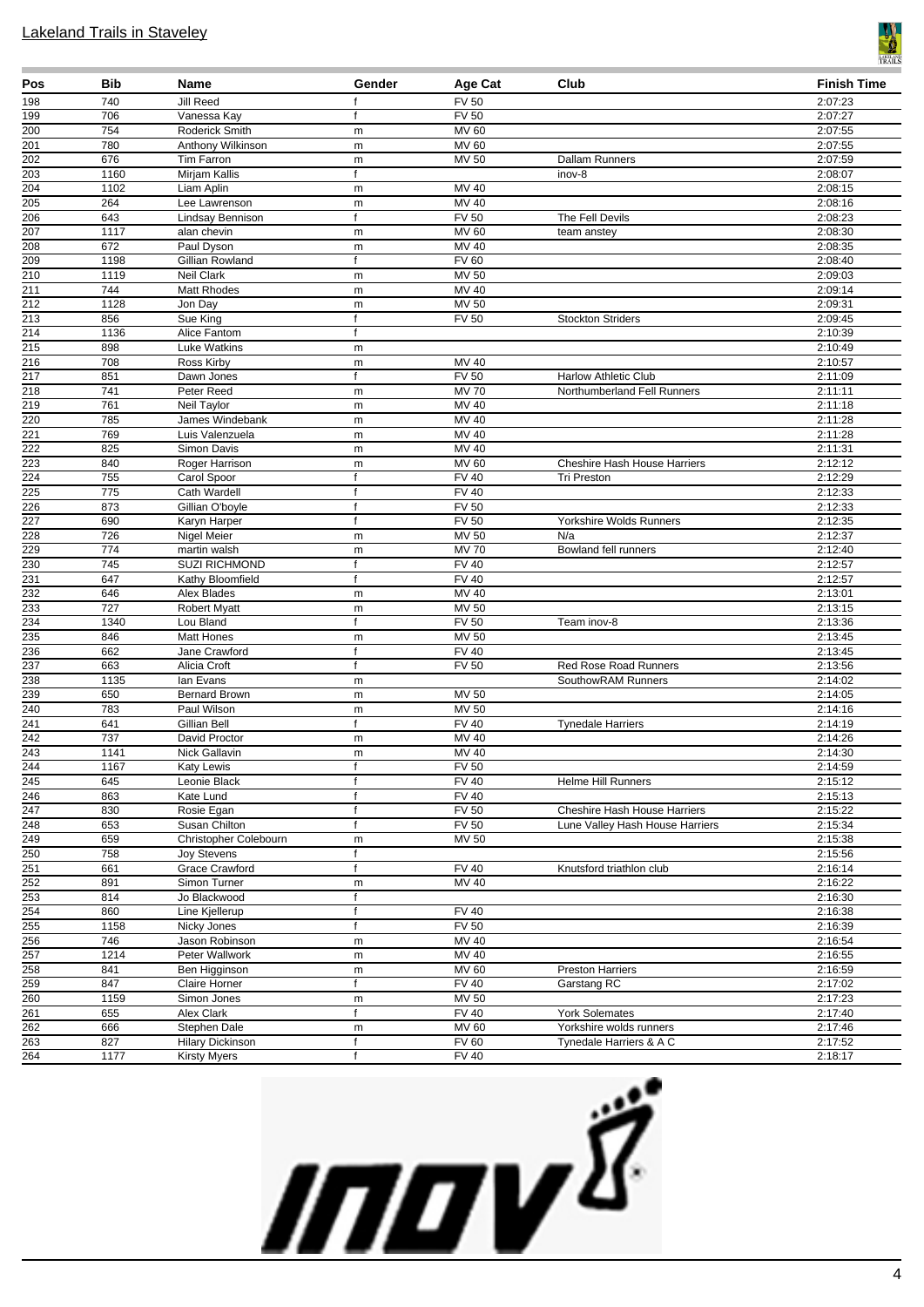

| Pos                                  | Bib         | <b>Name</b>                               | Gender                       | Age Cat                      | Club                         | <b>Finish Time</b> |
|--------------------------------------|-------------|-------------------------------------------|------------------------------|------------------------------|------------------------------|--------------------|
| 265                                  | 1168        | Daniel Maltman                            | m                            | MV 40                        |                              | 2:18:29            |
| $\overline{266}$                     | 703         | Matt Jarvis                               | ${\sf m}$                    | MV 40                        |                              | 2:18:39            |
| 267                                  | 733         | Ryan Parry                                | m                            | MV 40                        |                              | 2:18:41            |
| 268<br>269                           | 1108<br>857 | Jude Blackmore                            | $\mathsf{f}$<br>$\mathsf{f}$ | <b>FV 50</b>                 |                              | 2:19:09<br>2:19:20 |
| 270                                  | 1154        | Joanna Kinrade<br>Jade Jackson            | $\mathsf f$                  | <b>FV 40</b>                 |                              | 2:19:20            |
| $\frac{271}{271}$                    | 765         | <b>Hayley Todd</b>                        | $\mathsf{f}$                 |                              |                              | 2:19:20            |
| $\overline{272}$                     | 1192        | Jonathan Richardson                       | ${\sf m}$                    | MV 40                        | <b>York Postal Harriers</b>  | 2:19:20            |
| $\frac{273}{ }$                      | 1110        | Jodi Bowyer                               | $\mathsf{f}$                 |                              |                              | 2:19:28            |
| 274                                  | 1169        | Jacob Manton                              | m                            |                              |                              | 2:19:32            |
| $\overline{275}$                     | 1164        | Clare Laybourn                            | $\mathsf{f}$                 | <b>FV 50</b>                 |                              | 2:19:53            |
| 276                                  | 1171        | <b>Stewart Mcnicholl</b>                  | ${\sf m}$                    | MV 40                        |                              | 2:19:59            |
| $\frac{277}{278}$                    | 698         | Jane Hornby                               | f                            | <b>FV 40</b>                 | Yorkshire Wolds Runners      | 2:20:02            |
|                                      | 654         | Janice Chruscht                           | f                            | <b>FV 40</b>                 | Airecentre Pacers            | 2:20:21            |
| 279                                  | 1190        | Marina Quayle                             | f                            | <b>FV 50</b>                 |                              | 2:20:27            |
| 280<br>281                           | 704<br>637  | Isobel Johnston<br><b>Christine Baker</b> | f<br>f                       | <b>FV 40</b><br><b>FV 60</b> |                              | 2:20:27<br>2:20:28 |
| 282                                  | 636         | Anna Baker                                | f                            |                              |                              | 2:20:29            |
| 283                                  | 1174        | Steven Milsom                             | ${\sf m}$                    | MV 40                        |                              | 2:20:37            |
| 284                                  | 719         | Anthony Marechal                          | ${\sf m}$                    | <b>MV 60</b>                 |                              | 2:21:37            |
| 285                                  | 759         | Anne Stockley                             | f                            | <b>FV 40</b>                 | St Albans Striders           | 2:22:00            |
| $\frac{286}{287}$                    | 1172        | Rebecca Meeten                            | f                            | <b>FV 50</b>                 |                              | 2:22:12            |
|                                      | 669         | Lynda Davenport                           | $\mathsf{f}$                 | <b>FV 40</b>                 |                              | 2:22:34            |
| 288                                  | 692         | Emma Harris                               | $\mathsf{f}$                 | $\overline{F}$ V 40          |                              | 2:22:35            |
| 289                                  | 1212        | Elizabeth Thornton                        | $\mathsf f$                  |                              |                              | 2:22:35            |
| 290                                  | 818         | Carol Brough                              | f                            |                              |                              | 2:22:51            |
| $\frac{291}{ }$<br>292               | 958         | Rachel Blakeley                           | f                            | <b>FV 40</b>                 |                              | 2:23:10            |
|                                      | 458         | Sheila Williamson                         | f<br>f                       | <b>FV 50</b>                 |                              | 2:23:10            |
| $\frac{293}{294}$                    | 90<br>730   | Tumkeen Badulla<br>lan Oakey              | ${\sf m}$                    | MV 50                        | Settle Harriers              | 2:23:11<br>2:23:28 |
|                                      | 867         | Sheila Maxwell                            | $\mathsf{f}$                 | <b>FV 60</b>                 | Lostock AC                   | 2:23:48            |
| 295<br>296                           | 712         | Tom Large                                 | m                            | MV 40                        |                              | 2:23:53            |
| 297                                  | 1336        | Emma Hadley                               | $\mathsf{f}$                 | FV 40                        |                              | 2:24:24            |
| $\overline{298}$                     | 757         | Joe Stevens                               | ${\sf m}$                    | MV 60                        |                              | 2:25:07            |
| $\frac{299}{ }$                      | 756         | Jane Stevens                              | f                            | <b>FV 50</b>                 |                              | 2:25:07            |
| 300                                  | 763         | Karen Thistlethwaite                      | f                            |                              | Lonely Goat                  | 2:25:26            |
| 301                                  | 1104        | <b>Richard Bartlett</b>                   | ${\sf m}$                    | <b>MV 60</b>                 |                              | 2:25:58            |
| $\overline{302}$                     | 858         | Rachel Kipling                            | $\mathsf{f}$                 | <b>FV 40</b>                 |                              | 2:25:58            |
| $\overline{303}$<br>304              | 1122        | <b>Andrew Collett</b>                     | ${\sf m}$                    | <b>MV 50</b>                 |                              | 2:26:35            |
| $\overline{305}$                     | 786<br>696  | Tony Woodcock<br>Emma Holland             | ${\sf m}$<br>f               | MV 40                        | Lonely goat running club     | 2:27:22<br>2:27:22 |
| $\overline{306}$                     | 767         | lan Trencher                              | ${\sf m}$                    | $MV$ 40                      | <b>Billinge Running Club</b> | 2:27:23            |
| 307                                  | 723         | Shaun Mcfaul                              | m                            | <b>MV 50</b>                 |                              | 2:27:28            |
| $\overline{308}$                     | 1163        | Sharon Langton                            | f                            | <b>FV 60</b>                 |                              | 2:27:59            |
| 309                                  | 651         | Colin Campbell                            | ${\sf m}$                    | MV 50                        | Barrow and Furness Striders  | 2:28:20            |
| $\overline{310}$                     | 1140        | Shelley Franklin-King                     | $\mathsf{f}$                 |                              |                              | 2:28:21            |
| 311                                  | 820         | Nina Carter-Brown                         | Ť.                           |                              |                              | 2:28:21            |
| 312                                  | 715         | Steve Longney                             | m                            | <b>MV 50</b>                 | Yorkshire Wolds Runners      | 2:28:22            |
| 313                                  | 890         | <b>Graeme Tilbury</b>                     | ${\sf m}$                    | MV 40                        |                              | 2:28:31            |
| $\overline{314}$                     | 1199        | Casey Rust                                | f                            | <b>FV 40</b>                 |                              | 2:28:32            |
| $\overline{315}$<br>$\overline{316}$ | 684<br>711  | Jackie Greenwood                          | f<br>$\mathsf{f}$            | <b>FV 60</b><br><b>FV 40</b> |                              | 2:28:47<br>2:30:14 |
| $\overline{317}$                     | 813         | Al Large<br>Christina Bischoff            | $\mathsf{f}$                 | <b>FV 40</b>                 |                              | 2:31:07            |
| $\overline{318}$                     | 686         | Anneke Hackenbroich                       | f                            |                              |                              | 2:31:11            |
| $\overline{319}$                     | 901         | Susan Averill                             | f                            | <b>FV 50</b>                 |                              | 2:31:56            |
| 320                                  | 1225        | Em Yolland                                | f                            |                              |                              | 2:32:00            |
| 321                                  | 1145        | Cat Gooch                                 | $\mathsf{f}$                 | <b>FV 40</b>                 | Ponteland Runners            | 2:33:07            |
| $\overline{322}$                     | 1105        | Lisa Bennett                              | f                            |                              | SouthowRAM Runners           | 2:33:30            |
| 323                                  | 685         | Kevin Greenwood                           | ${\sf m}$                    | MV 60                        |                              | 2:33:49            |
| $\overline{324}$                     | 811         | Emma Atherton                             | f                            | <b>FV 40</b>                 |                              | 2:33:50            |
| 325                                  | 667         | Zoe Dale                                  | $\mathsf{f}$                 | <b>FV 50</b>                 | Yorkshire Wolds runners      | 2:33:59            |
| $\overline{326}$                     | 782         | Lynn Wilson                               | $\mathsf{f}$                 | $\overline{FV}$ 50           | Yorkshire Wolds Runners      | 2:33:59            |
| 327                                  | 1188        | Jon Press                                 | ${\sf m}$                    | MV 40                        |                              | 2:34:35            |
| $\overline{328}$<br>329              | 1191<br>750 | Marcela Reyes Otaiza<br>Viv Sherry        | f<br>f                       | <b>FV 40</b>                 |                              | 2:34:45<br>2:34:46 |
| 330                                  | 721         | Jane Marshall                             | f                            | <b>FV 50</b>                 | York Acorn Running Club      | 2:35:09            |
| $\overline{331}$                     | 734         | Chris Piper                               | m                            | MV 50                        |                              | 2:35:23            |
|                                      |             |                                           |                              |                              |                              |                    |

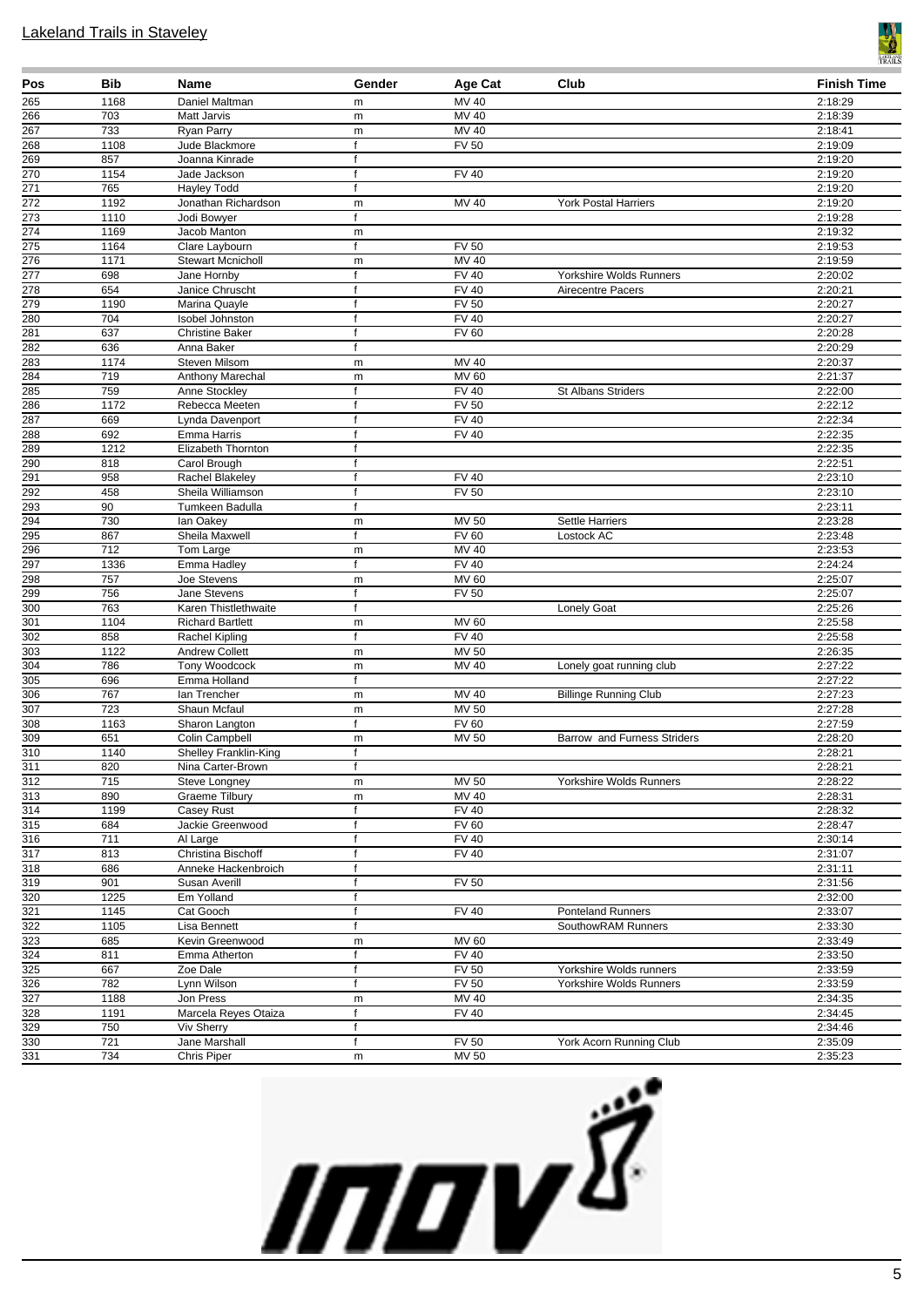

| Pos | <b>Bib</b> | Name                     | Gender | Age Cat      | Club                            | <b>Finish Time</b> |
|-----|------------|--------------------------|--------|--------------|---------------------------------|--------------------|
| 332 | 728        | Joanne Neary             |        | <b>FV 50</b> |                                 | 2:36:55            |
| 333 | 743        | Gwen Rhodes              |        | <b>FV 40</b> |                                 | 2:37:54            |
| 334 | 671        | Sarah Duff               |        | <b>FV 40</b> |                                 | 2:37:54            |
| 335 | 640        | <b>Anthony Barnes</b>    | m      | MV 40        | <b>St Albans Striders</b>       | 2:38:37            |
| 336 | 658        | Shiran Cleminson         |        | <b>FV 50</b> | <b>Boldmere bullets</b>         | 2:38:47            |
| 337 | 1332       | <b>Anthony Metcalf</b>   | m      | MV 40        |                                 | 2:39:45            |
| 338 | 642        | <b>Charlotte Bennett</b> |        |              |                                 | 2:40:27            |
| 339 | 675        | Sonja Farish             |        | <b>FV 50</b> | Parkside panthers               | 2:41:58            |
| 340 | 1133       | Karen Eckworth           |        | <b>FV 60</b> | Alton Runners                   | 2:41:59            |
| 341 | 904        | Carole Wood              |        | <b>FV 60</b> |                                 | 2:43:26            |
| 342 | 649        | Jane Brockless           |        | <b>FV 50</b> |                                 | 2:45:04            |
| 343 | 635        | Sarah Baird              |        |              |                                 | 2:45:16            |
| 344 | 1121       | Wyn Clayton              |        | <b>FV 70</b> | Women On The Run                | 2:48:57            |
| 345 | 1334       | Louise Walsh             |        | <b>FV 50</b> |                                 | 2:51:26            |
| 346 | 1124       | Dave Cope                | m      | <b>MV 70</b> |                                 | 2:51:45            |
| 347 | 776        | Colette Watling          |        | <b>FV 50</b> | <b>Didsbury Runners</b>         | 2:55:20            |
| 348 | 772        | <b>LOUISE WAINWRIGHT</b> |        | <b>FV 50</b> | Thornton CLEVELEYS RUNNING CLUB | 3:02:45            |
| 349 | 749        | Lynn Shaw                |        | <b>FV 50</b> | Thornton Cleveleys Running Club | 3:02:58            |
| 350 | 1205       | Jennifer Smith           |        |              |                                 | 3:03:55            |

### **Trail Challenge 18k - Early Start**

| 351              | 535  | Paul Lancashire         | m            | MV 40            | <b>Wesham Road Runners</b>                | 1:32:06 |
|------------------|------|-------------------------|--------------|------------------|-------------------------------------------|---------|
| 352              | 476  | Anna Blackwell          | $\mathsf{f}$ | <b>FV40</b>      |                                           | 1:35:37 |
| 353              | 497  | Jason Denton            | m            | MV 50            | Leigh Harriers                            | 1:37:33 |
| 354              | 1130 | Ryan Dempster           | ${\sf m}$    |                  |                                           | 1:37:41 |
| 355              | 835  | Paul Gardner            | ${\sf m}$    | <b>MV 40</b>     |                                           | 1:37:44 |
| 356              | 612  | Julian Waldron          | m            | <b>MV 50</b>     |                                           | 1:39:07 |
| 357              | 271  | <b>Tom Mattack</b>      | ${\sf m}$    |                  | Liverpool Pembroke and Sefton Harriers AC | 1:39:41 |
| 358              | 483  | Craig Butterworth       | ${\sf m}$    | $MV$ 40          | <b>Hyde Village Striders</b>              | 1:41:22 |
| 359              | 605  | <b>Stuart Taylor</b>    | m            | <b>MV 50</b>     |                                           | 1:41:43 |
| 360              | 828  | John Dickinson          | m            | <b>MV 50</b>     | Liverpool Pembroke Sefton                 | 1:41:44 |
| 361              | 491  | Nick Cox                | m            | <b>MV 50</b>     |                                           | 1:41:53 |
| 362              | 555  | Lily McElveen           | $\mathsf{f}$ |                  |                                           | 1:42:13 |
| 363              | 606  | Lewis Thomas            | m            | <b>MV 50</b>     |                                           | 1:42:47 |
| 364              | 543  | Simon Lobas             | m            | MV 40            | Swinton                                   | 1:43:48 |
| 365              | 508  | James Futers            | ${\sf m}$    |                  | <b>Wolfpack Running Club</b>              | 1:44:19 |
| 366              | 585  | Paul Scully             | m            | MV 50            | Warrington Running Club                   | 1:45:01 |
| 367              | 477  | Joseph Bolger           | m            |                  |                                           | 1:45:07 |
| 368              | 550  | Lee Marks               | ${\sf m}$    | MV 40            | Salford met ac                            | 1:45:13 |
| 369              | 529  | Stephen Jack            | m            |                  |                                           | 1:45:33 |
| $\overline{370}$ | 561  | David Mortemore         | m            | MV 40            |                                           | 1:45:33 |
| $\overline{371}$ | 269  | <b>Rick Madden</b>      | m            | <b>MV 40</b>     | Ramsbottom Running Club                   | 1:45:33 |
| 372              | 515  | Jon Green               | m            | MV 50            |                                           | 1:45:38 |
| 373              | 845  | Arran Hollyoak          | m            |                  |                                           | 1:45:59 |
| $\overline{374}$ | 521  | Michael Hardman         | m            |                  |                                           | 1:46:03 |
| 375              | 551  | Nick Martland           | m            | <b>MV 50</b>     |                                           | 1:48:00 |
| 376              | 809  | Neil Ainsworth          | ${\sf m}$    | <b>MV 50</b>     |                                           | 1:48:13 |
| $\overline{377}$ | 598  | Jack Stephenson         | m            |                  |                                           | 1:48:21 |
| $\overline{378}$ | 615  | Colin Sam Walton        | m            | <b>MV 50</b>     | <b>Wilmslow Running Club</b>              | 1:48:54 |
| $\overline{379}$ | 579  | James Rogers            | m            |                  |                                           | 1:48:56 |
| 380              | 525  | <b>Mike Horsfield</b>   | m            | MV 40            |                                           | 1:50:02 |
| 381              | 514  | <b>Steven Glencross</b> | m            |                  |                                           | 1:50:40 |
| 382              | 537  | Lee Latham              | m            | <b>MV 40</b>     | Victoria Park Running Club                | 1:50:45 |
| 383              | 594  | Matthew Soanes          | ${\sf m}$    |                  |                                           | 1:50:51 |
| 384              | 571  | Alison Piron            | $\mathsf{f}$ | <b>FV 40</b>     |                                           | 1:50:56 |
| 385              | 905  | Philip Wright           | m            |                  | <b>Gruppetto RC</b>                       | 1:51:09 |
| 386              | 507  | <b>Harriet Furness</b>  | $\mathsf{f}$ |                  |                                           | 1:51:26 |
| 387              | 526  | <b>Islay Horton</b>     | f            | <b>FV 40</b>     | South Cheshire Harriers                   | 1:51:27 |
| 388              | 593  | Matty Smith             | m            |                  |                                           | 1:51:57 |
| 389              | 1343 | Pete Lashley            | m            | <b>MV 50</b>     |                                           | 1:52:18 |
| 390              | 554  | Craig McCulloch         | ${\sf m}$    |                  |                                           | 1:53:16 |
| 391              | 505  | <b>Michael Flintoff</b> | m            |                  |                                           | 1:53:17 |
| 392              | 467  | David Bailey            | m            | <b>MV 50</b>     | <b>Biddulph Running Club</b>              | 1:53:59 |
| 393              | 545  | <b>Mike Lowes</b>       | m            | <b>MV 50</b>     | <b>Saltwell Harriers</b>                  | 1:55:42 |
| 394              | 474  | Katharine Bibby         | $\mathsf{f}$ | <b>FV 40</b>     |                                           | 1:56:38 |
| 395              | 546  | Susan Lowes             | $\mathsf{f}$ | FV <sub>50</sub> | <b>Saltwell Harriers</b>                  | 1:56:41 |
| 396              | 624  | <b>Tim Castelyn</b>     | m            | <b>MV 40</b>     |                                           | 1:58:04 |
|                  |      |                         |              |                  |                                           |         |

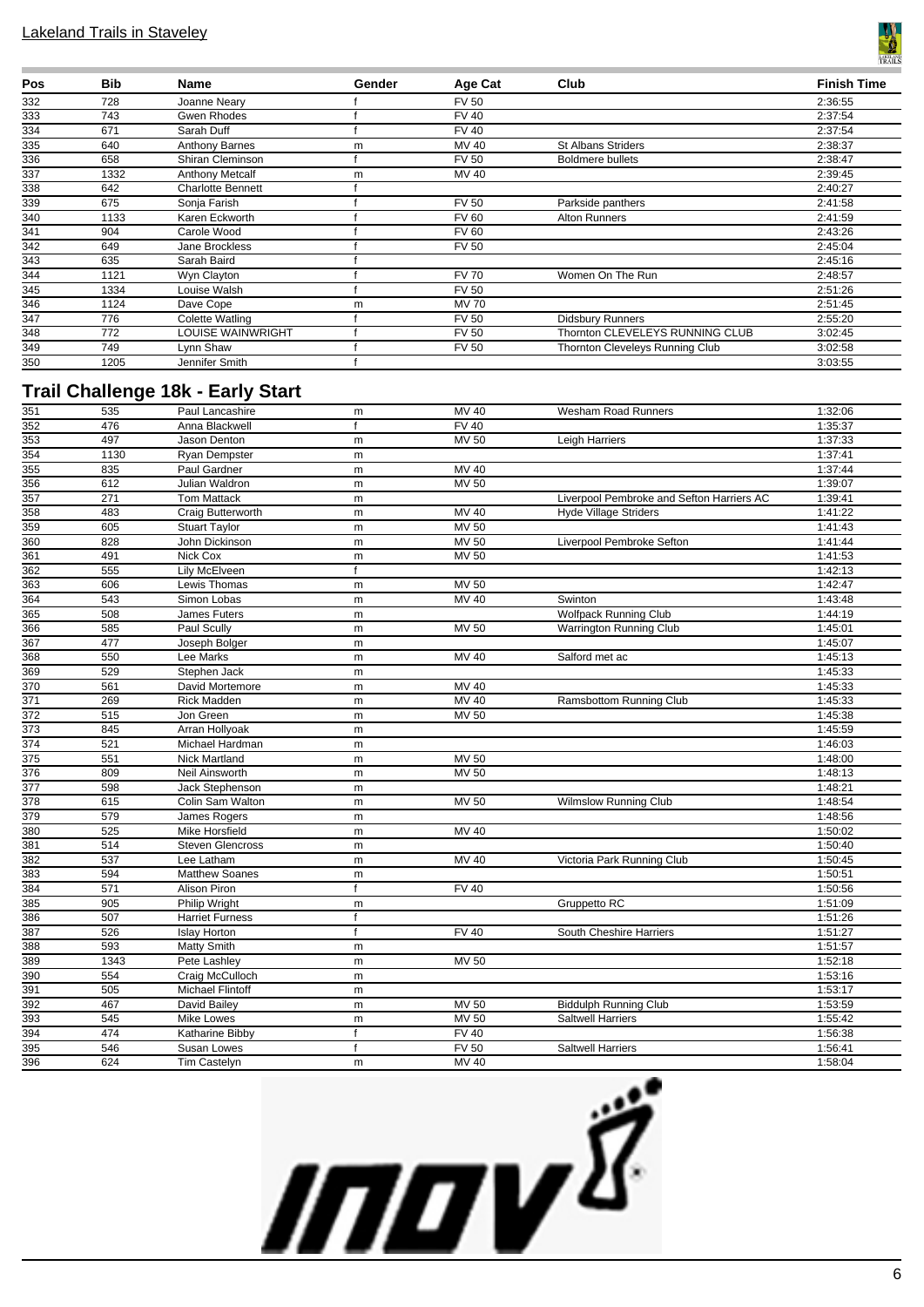

| Pos                     | Bib        | Name                             | Gender       | Age Cat            | Club                             | <b>Finish Time</b> |
|-------------------------|------------|----------------------------------|--------------|--------------------|----------------------------------|--------------------|
| 397                     | 879        | <b>Curtis Radcliffe</b>          | m            |                    |                                  | 1:58:06            |
| 398                     | 565        | Carly Nixon                      | f            |                    | Durham City Harriers             | 1:58:11            |
| 399                     | 519        | Angela Hall                      | f            | <b>FV 40</b>       |                                  | 1:58:15            |
| $\overline{400}$        | 518        | Andrew John Haley                | m            | MV 50              | Lonsdale Fell Runners            | 1:58:15            |
| $\overline{401}$        | 628        | <b>Richard Hooper</b>            | m            | <b>MV 50</b>       |                                  | 1:58:22            |
| 402                     | 587        | Andy Sheridan                    | m            | MV 40              |                                  | 1:58:51            |
| 403                     | 480        | Neil Brooks                      | m            | $MV$ 50            |                                  | 1:59:28            |
| 404                     | 619        | John Wiggans                     | m            | <b>MV 50</b>       |                                  | 2:00:15            |
| $\overline{405}$<br>406 | 522<br>484 | Andrew Hollowbread               | m<br>f       | MV 50              | <b>St Bees Trier</b>             | 2:00:27<br>2:01:05 |
| 407                     |            | Rebecca Byrne                    | f            | $\overline{FV}$ 50 |                                  |                    |
| $\overline{408}$        | 516<br>576 | <b>Juliet Grieves</b>            | f            | <b>FV 40</b>       |                                  | 2:01:27<br>2:02:54 |
| 409                     | 539        | Louise Robbins<br>Chris Lawrence | $\mathsf{f}$ | <b>FV 50</b>       |                                  | 2:02:55            |
| 410                     | 617        | Laura Whittaker                  | $\mathsf{f}$ | <b>FV 40</b>       |                                  | 2:03:14            |
| 411                     | 485        | Dawn Chilton                     | f            | <b>FV 50</b>       |                                  | 2:03:23            |
| 412                     | 540        | Sheona Lawrence-Silver           | f            |                    |                                  | 2:03:36            |
| 413                     | 589        | Kevin Silver                     | m            | <b>MV 50</b>       |                                  | 2:03:36            |
| 414                     | 578        | Mark Robinson                    | m            | MV 50              |                                  | 2:03:37            |
| $\overline{415}$        | 513        | Justin Gill                      |              | <b>MV 50</b>       | Clayton-le-Moors Harriers        | 2:04:47            |
| 416                     | 512        | Alison Gill                      | m<br>f       | <b>FV 40</b>       |                                  | 2:04:48            |
| 417                     | 602        | Kate Sutton                      | f            | <b>FV 60</b>       | <b>Wilmslow Running Club</b>     | 2:05:17            |
| 418                     | 618        | Dawn Wicks                       | f            | <b>FV 50</b>       |                                  | 2:06:02            |
| 419                     | 596        | Samuel Steen                     | m            |                    |                                  | 2:06:05            |
| 420                     | 528        | Suzanne Hughes-Rudd              | f            | <b>FV 40</b>       | Bodyfit Cumbria Running Club     | 2:06:08            |
| 421                     | 549        | John Maddy                       | m            |                    |                                  | 2:06:14            |
| 422                     | 597        | Sara Steen                       | f            |                    |                                  | 2:06:21            |
| 423                     | 557        | Fran Mckee                       | f            |                    |                                  | 2:06:22            |
| 424                     | 556        | Nadia Mckane                     | $\mathsf{f}$ |                    |                                  | 2:06:48            |
| 425                     | 478        | Zoe Bridges                      | f            | <b>FV 50</b>       | <b>Trail Running Association</b> | 2:06:56            |
| 426                     | 479        | Mike Brock                       | m            | MV 40              |                                  | 2:06:56            |
| 427                     | 607        | <b>LIZ THOMPSON</b>              | f            | <b>FV 40</b>       |                                  | 2:06:58            |
| 428                     | 470        | Kirsty Barker                    | f            | FV <sub>50</sub>   | <b>Keswick AC</b>                | 2:07:07            |
| 429                     | 541        | Tom Lawson                       | m            | MV 40              | Netherhall AC                    | 2:07:33            |
| 430                     | 950        | David Walsh                      | m            | <b>MV 60</b>       |                                  | 2:07:37            |
| 431                     | 502        | Joanne Fee                       | $\mathsf{f}$ | <b>FV 50</b>       | Bodyfit Cumbria running club     | 2:07:53            |
| 432                     | 614        | John Walter                      | m            | <b>MV70</b>        |                                  | 2:08:40            |
| 433                     | 580        | Joanne Rogers                    | f            | <b>FV 50</b>       |                                  | 2:09:12            |
| 434                     | 834        | Jacqui Foster                    | f            | <b>FV 50</b>       | <b>Craven Energy</b>             | 2:09:14            |
| 435                     | 838        | Julie Graham                     | f            | FV60               | Garstang                         | 2:09:16            |
| 436                     | 613        | <b>Thomas Walker</b>             | m            |                    | <b>Team Sixteen</b>              | 2:09:46            |
| 437                     | 627        | David Goodyear                   | m            | MV 50              | <b>Eccleshill Road Runners</b>   | 2:09:59            |
| 438                     | 488        | Andrew Connor                    | m            | MV 50              |                                  | 2:10:53            |
| 439                     | 462        | Kathryn Abbott                   | f            | <b>FV 50</b>       | Red Rose Road Runners            | 2:11:21            |
| 440                     | 1337       | Sarah Walker                     | $\mathsf{f}$ |                    |                                  | 2:11:44            |
| 441                     | 620        | ALEXA WILCOCK                    | f            |                    |                                  | 2:11:44            |
| 442                     | 601        | Lesley Strickland                | $\mathsf{f}$ | <b>FV 50</b>       | Hartlepool Burn Road Harriers    | 2:12:32            |
| 443                     | 472        | Joanne Beck                      | f            | <b>FV 50</b>       |                                  | 2:13:15            |
| 444                     | 595        | <b>Esther Stanier</b>            | f            |                    | Red Rose Road Runners            | 2:13:59            |
| 445                     | 622        | Anne-marie Woodcock              | f            | <b>FV 50</b>       | <b>Lions Running Community</b>   | 2:14:03            |
| 446                     | 494        | Victoria Crowther-Walsh          | f            | <b>FV 40</b>       | Widnes waps                      | 2:14:08            |
| 447                     | 475        | James Bickerstaff                | m            | <b>MV 50</b>       | Lions                            | 2:14:09            |
| 448                     | 548        | Karen Mackintosh                 | f            | <b>FV 60</b>       | <b>Biddulph Running Club</b>     | 2:14:53            |
| 449                     | 568        | Stuart O'connor                  | m            | <b>MV 50</b>       |                                  | 2:14:56            |
| 450                     | 567        | Hannah O'connor                  | f            |                    |                                  | 2:14:57            |
| 451                     | 499        | Jeremy Dyer                      | m            | <b>MV 60</b>       |                                  | 2:15:11            |
| 452                     | 577        | Louise Roberts                   | f            | <b>FV 50</b>       |                                  | 2:15:28            |
| 453                     | 583        | <b>Skye Sarahs</b>               | f            |                    | Dumfries Running Club            | 2:16:49            |
| 454                     | 608        | Martina Trapani                  | f            |                    |                                  | 2:16:54            |
| 455                     | 559        | Jon Meeten                       | m            | MV 50              |                                  | 2:17:31            |
| 456                     | 464        | <b>Mark Allitt</b>               | ${\sf m}$    | MV 60              | <b>Selby Striders</b>            | 2:17:40            |
| 457                     | 552        | Michael Mason                    | m            | <b>MV 50</b>       |                                  | 2:18:17            |
| 458                     | 517        | <b>SIMON Hackett</b>             | m            | <b>MV 60</b>       | Lymm Runners                     | 2:18:22            |
| 459                     | 573        | Christine Ramsbottom             | f            | FV60               |                                  | 2:18:22            |
| 460                     | 586        | Jonathan Shaw                    | m            | <b>MV 60</b>       |                                  | 2:19:05            |
| 461                     | 592        | <b>Clare Smith</b>               | f            | <b>FV 40</b>       |                                  | 2:19:17            |
| 462                     | 880        | Claire Renshaw                   | f            | <b>FV 40</b>       | Tri-Rivington                    | 2:19:17            |
| 463                     | 574        | Gillian Ramsden                  | $\mathsf{f}$ | <b>FV 50</b>       | Tri Rivington                    | 2:19:17            |

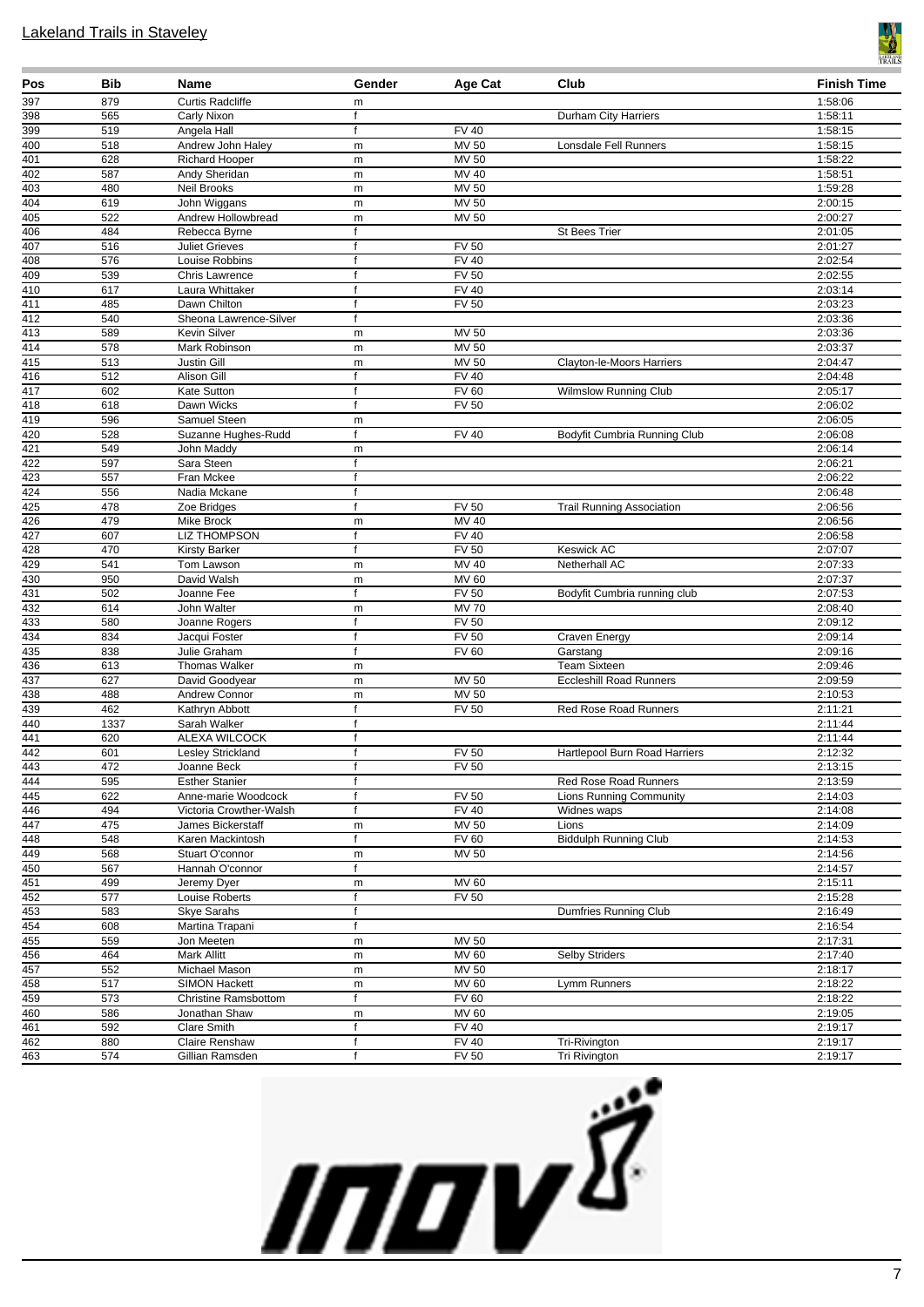

| Pos              | <b>Bib</b> | Name                   | Gender       | Age Cat          | Club                         | <b>Finish Time</b> |
|------------------|------------|------------------------|--------------|------------------|------------------------------|--------------------|
| 464              | 468        | Joanne Bailey          | f            | <b>FV 50</b>     | <b>Biddulph Running Club</b> | 2:19:31            |
| 465              | 482        | Peter Burlingham       | m            | MV 40            | Lonely Goat RC               | 2:20:03            |
| 466              | 609        | Alison Unsworth        | f            | FV <sub>50</sub> |                              | 2:20:26            |
| 467              | 463        | Lesley Allison         | f            | <b>FV 60</b>     | <b>Eden Runners</b>          | 2:20:50            |
| 468              | 1114       | Janet Carling          | $\mathsf{f}$ | <b>FV 60</b>     | Nidd Valley                  | 2:21:04            |
| 469              | 538        | RACHAEL LATHAM         | $\mathsf{f}$ | <b>FV 40</b>     | VICTORIA PARK RUNNING CLUB   | 2:21:57            |
| 470              | 875        | <b>Blaine Patton</b>   | m            | MV 40            | Wolf Pack Running Club       | 2:23:00            |
| 471              | 900        | Kirstie Whyatt         | f            | FV40             |                              | 2:23:23            |
| 472              | 534        | Phil Jones             | m            | MV 40            |                              | 2:23:49            |
| 473              | 560        | Lynne Midgley-ward     | f            | <b>FV 50</b>     | <b>Ponteland Runners</b>     | 2:24:16            |
| 474              | 501        | Jayne Elliott          | $\mathsf{f}$ | <b>FV 50</b>     |                              | 2:24:25            |
| 475              | 570        | Shirin Patel           | $\mathbf{f}$ | <b>FV 40</b>     |                              | 2:26:08            |
| 476              | 590        | Rebecca Simms          | f            | <b>FV 50</b>     | Darwen Dashers               | 2:27:00            |
| 477              | 652        | Sarah Chalmers         | $\mathsf{f}$ | <b>FV 50</b>     |                              | 2:27:26            |
| 478              | 510        | Jennifer Gilbert       | $\mathsf{f}$ | <b>FV 40</b>     | Perth Road Runners           | 2:29:33            |
| 479              | 887        | <b>Guy Stephens</b>    | m            | MV 50            |                              | 2:29:34            |
| 480              | 1202       | Elisabeth Smart        | f            | <b>FV 60</b>     |                              | 2:29:35            |
| 481              | 489        | Asia Connor            | f            |                  |                              | 2:30:35            |
| 482              | 582        | <b>Tara Rutherford</b> | f            | <b>FV 40</b>     | <b>Sunderland Strollers</b>  | 2:31:14            |
| 483              | 631        | Michelle Parshall      | $\mathsf{f}$ | <b>FV 50</b>     |                              | 2:36:21            |
| 484              | 520        | Debbie Hallsworth      | $\mathbf{f}$ |                  | Derwent Ac                   | 2:38:27            |
| 485              | 547        | Julie Luckman          | f            | <b>FV 50</b>     | Oldham and Royton Harriers   | 2:38:46            |
| 486              | 616        | Lisa Whetter           | $\mathsf{f}$ | FV40             |                              | 2:39:01            |
| 487              | 523        | Gill Horne             | f            | <b>FV 60</b>     | <b>Biddulph Running Club</b> | 2:40:29            |
| 488              | 564        | Jackie Moxon           | $\mathsf{f}$ | <b>FV 50</b>     |                              | 2:43:07            |
| 489              | 566        | Alison Nordon          | f            | FV <sub>50</sub> |                              | 2:43:48            |
| 490              | 465        | Sarah Allitt           | f            | <b>FV 50</b>     | Selby Striders               | 2:44:23            |
| 491              | 888        | Neil Sutcliffe         | m            | <b>MV 60</b>     |                              | 2:44:39            |
| 492              | 257        | Anne Hurcombe          | $\mathsf{f}$ | <b>FV 40</b>     | Julie's Joggers              | 2:45:23            |
| 493              | 506        | Sue France             | $\mathbf{f}$ | <b>FV 50</b>     | Julie's Joggers              | 2:45:23            |
| 494              | 524        | Frankie Horsfield      | f            |                  |                              | 2:46:06            |
| 495              | 563        | <b>GARY MOXON</b>      | m            | <b>MV 60</b>     |                              | 2:46:47            |
| 496              | 503        | Evvie Feingold         | f            | <b>FV 50</b>     | Prestwich AC                 | 2:47:06            |
| 497              | 542        | Linzi Lloyd-Henry      | $\mathsf{f}$ | <b>FV 50</b>     | Prestwich AC                 | 2:47:10            |
| 498              | 527        | Jo Houghton            | f            | <b>FV 50</b>     | Prestwich Ac                 | 2:47:15            |
| 499              | 490        | Nichola Cooke          | $\mathsf{f}$ | <b>FV 40</b>     | Prestwich Ac                 | 2:47:15            |
| 500              | 610        | Catherine Vaneris      | f            | <b>FV 40</b>     |                              | 2:47:16            |
| 501              | 626        | Artem Dean             | m            |                  |                              | 2:48:04            |
| $\overline{502}$ | 572        | <b>Steve Pridmore</b>  | m            | <b>MV 50</b>     |                              | 2:48:34            |
| 503              | 509        | Linda Gant             | f            | <b>FV 60</b>     |                              | 2:49:52            |
| $\overline{504}$ | 533        | Vicky Johnston         | $\mathsf f$  | FV 50            | St Bees Triers               | 2:49:52            |
| 505              | 562        | <b>Terry Moss</b>      | m            | <b>MV 50</b>     |                              | 2:51:46            |
| 506              | 603        | Joanne Tasker          | $\mathsf{f}$ | <b>FV 40</b>     | Prestwich AC                 | 2:52:55            |
| 507              | 504        | lan Feingold           | m            | <b>MV 50</b>     |                              | 2:52:55            |
| $\overline{508}$ | 633        | Ty Turley              | m            | <b>MV 40</b>     |                              | 3:02:06            |
| 509              | 629        | Sue Parker             | f            | <b>FV 40</b>     |                              | 3:08:43            |
| $\overline{510}$ | 625        | Anne Claypole          | f            | <b>FV 40</b>     |                              | 3:08:43            |
| $\overline{511}$ | 492        | Amanda Craven          | $\mathsf{f}$ | <b>FV 40</b>     |                              | 3:08:43            |
| 512              | 498        | Charlotte Dyer         | f            | <b>FV 50</b>     | <b>Keswick AC</b>            | 3:09:37            |
| 513              | 591        | Stephen Slocombe       | m            | MV 50            |                              | 3:11:52            |
| $\overline{514}$ | 496        | Carolyn Dawe           | f            |                  | Manchester                   | 3:12:40            |
| 515              | 531        | Sonia Jameson          | f            | <b>FV 40</b>     |                              | 3:14:00            |
| 516              | 530        | Scott Jameson          | m            | <b>MV 50</b>     |                              | 3:14:00            |
| 517              | 544        | Carl Lockwood          | m            | MV 60            |                              | 3:56:56            |
|                  |            |                        |              |                  |                              |                    |

# **Trail Race 18k**

| 518 |     | Jonathan Cox   | m |       | Eden Runners               | 1:08:17 |
|-----|-----|----------------|---|-------|----------------------------|---------|
| 519 | 280 | Gareth Raven   | m | MV 40 | <b>SALE HARRIERS</b>       | 1:12:49 |
| 520 |     | Lewis Bowness  | m |       | Team inov-8                | 1:14:46 |
| 521 | 249 | Andrew Heppell | m | MV 40 | <b>Gosforth Harriers</b>   | 1:15:26 |
| 522 | 320 | Dominic Wynn   | m |       |                            | 1:17:55 |
| 523 | 307 | lan Thompson   | m |       |                            | 1:18:36 |
| 524 | 265 | Ted Leahy      | m | MV 40 | <b>Ripon Runners</b>       | 1:20:02 |
| 525 | 270 | Rob Massey     | m |       | <b>Bollington Harriers</b> | 1:20:21 |
| 526 | 917 | Adam Firth     | m | MV 40 |                            | 1:20:58 |
| 527 | 290 | Jordan Scott   | m |       | Morpeth Harriers           | 1:22:23 |
| 528 | 211 | Craig Blakey   | m |       |                            | 1:22:32 |

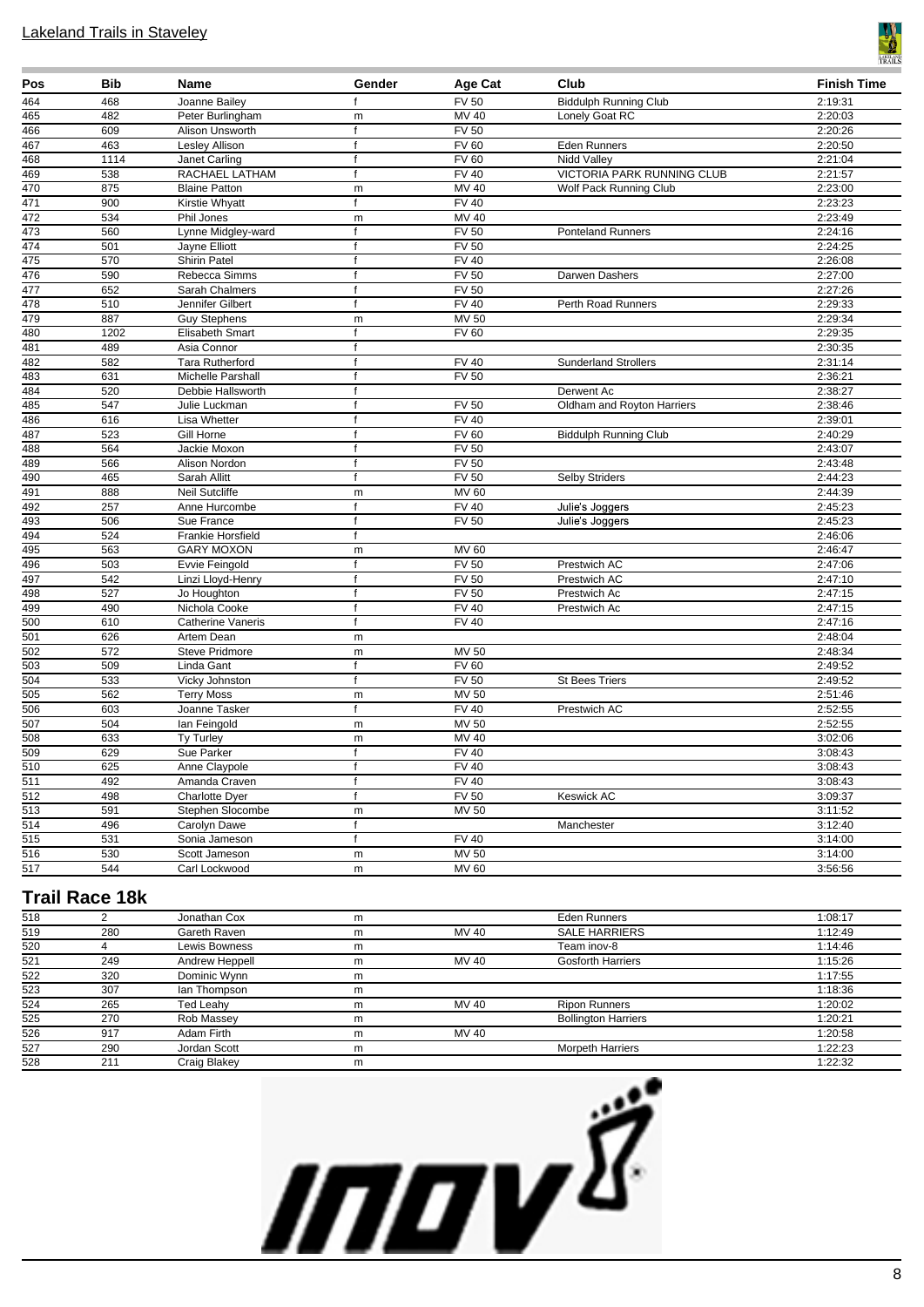

| Pos                    | Bib              | Name                                | Gender                 | Age Cat             | Club                                                | <b>Finish Time</b> |
|------------------------|------------------|-------------------------------------|------------------------|---------------------|-----------------------------------------------------|--------------------|
| 529                    | 288              | John Sammut                         | m                      | MV 40               |                                                     | 1:22:33            |
| 530                    | 240              | Jon Gardiner                        | m                      |                     |                                                     | 1:24:03            |
| 531                    | 285              | Katie Rowland                       | f                      |                     | Kent Ac                                             | 1:24:42            |
| 532                    | 916              | Josh Ellis                          | m                      |                     |                                                     | 1:24:53            |
| 533                    | 287              | Rober Ryder                         | ${\sf m}$              | MV 40               |                                                     | 1:24:56            |
| 534                    | 1339             | Steve Paterson                      | ${\sf m}$              | MV 50               | Team inov-8                                         | 1:26:27            |
| 535                    | 205              | Ollie Barker                        | m                      |                     | Helm Hill                                           | 1:26:28            |
| 536<br>537             | 939<br>274       | Matt Reed                           | m<br>$\mathsf{f}$      | MV 40               | Sheffield Triathlon Club                            | 1:27:24            |
| 538                    | 279              | Lizzie Nairn<br><b>Gareth Price</b> | m                      | MV 40               | <b>Selby Striders</b>                               | 1:28:47<br>1:28:53 |
| 539                    | 234              | <b>Mark Dowell</b>                  | ${\sf m}$              | <b>MV 50</b>        |                                                     | 1:28:58            |
| 540                    | 262              | Aashish Lamichhane                  | m                      |                     |                                                     | 1:29:04            |
| $\overline{541}$       | 299              | <b>Gary Southwell</b>               | ${\sf m}$              | MV 50               |                                                     | 1:29:44            |
| $\overline{542}$       | 292              | <b>Robert Sharkey</b>               | ${\sf m}$              | <b>MV 40</b>        | Lostock Ac                                          | 1:30:13            |
| $\frac{543}{5}$        | 200              | Mike Allison                        | ${\sf m}$              | MV 60               | Eden Runners                                        | 1:31:13            |
| 544                    | 239              | Jon French                          | m                      | MV 40               |                                                     | 1:31:52            |
| 545                    | 924              | <b>Toby Hall</b>                    | m                      |                     |                                                     | 1:32:34            |
| 546                    | 293              | Tom Shaw                            | m                      |                     | North Endurance                                     | 1:33:22            |
| 547                    | 918              | Peter Fishpool                      | ${\sf m}$              | MV 50               | Yorkshire Wolds Runners                             | 1:33:29            |
| 548                    | 212              | Gordon Blunt                        | ${\sf m}$              | <b>MV 40</b>        | Kendal Hockey Club                                  | 1:33:36            |
| 549                    | 202              | Liz Bailey                          | f                      | <b>FV 40</b>        | Garstang                                            | 1:33:55            |
| 550                    | 213              | John Bohan                          | ${\sf m}$              | MV 40               |                                                     | 1:33:59            |
| 551                    | 204              | John Barker                         | ${\sf m}$              |                     | <b>Bowland Fell Runners</b>                         | 1:34:42            |
| 552                    | 242              | Jonathan Goldsworthy                | ${\sf m}$              | MV 40               |                                                     | 1:35:16            |
| 553                    | 910              | Josh Comley                         | m                      | MV 40               |                                                     | 1:35:26            |
| 554<br>555             | 1215             | Neil Ward                           | m<br>$\mathsf{f}$      | MV 50               | <b>Ponteland Runners</b>                            | 1:36:27            |
|                        | 925              | Hannah Hoggren-Johnson              |                        | <b>FV 40</b>        | Sheffield Triathlon Club<br><b>Chorlton Runners</b> | 1:36:50            |
| 556<br>$\frac{1}{557}$ | 294<br>915       | Tom Silver<br>Chris Eggett          | ${\sf m}$<br>${\sf m}$ | <b>MV 50</b>        | Northumberland Fell Runners                         | 1:37:07<br>1:37:11 |
| 558                    | 244              | James Grinbergs                     | ${\sf m}$              | MV 40               | <b>Eden Runners</b>                                 | 1:37:19            |
| 559                    | 231              | Andrew Dawson                       | ${\sf m}$              | MV 40               |                                                     | 1:37:20            |
| 560                    | 208              | Laura Bartlett                      | f                      |                     |                                                     | 1:37:36            |
| 561                    | 940              | Melanie Rotherham                   | f                      | <b>FV 50</b>        |                                                     | 1:38:52            |
| $\overline{562}$       | 230              | <b>Martin Davis</b>                 | m                      | <b>MV 60</b>        | Newquay Road Runners                                | 1:39:01            |
| $\frac{563}{563}$      | 206              | Alan Barr                           | m                      | <b>MV 50</b>        | <b>Howgill Harriers</b>                             | 1:39:15            |
| 564                    | 949              | ben walker                          | m                      |                     |                                                     | 1:40:24            |
| 565                    | 219              | Simon Brady                         | m                      | <b>MV 40</b>        |                                                     | 1:40:35            |
| 566                    | 228              | lan Crook                           | ${\sf m}$              | <b>MV 50</b>        | <b>Barrow Striders</b>                              | 1:40:47            |
| 567                    | 214              | Hayley Bond                         | f                      | <b>FV 40</b>        | <b>Riverside Runners</b>                            | 1:40:57            |
| 568                    | 215              | Philip Bond                         | m                      | MV 40               | <b>Riverside Runners</b>                            | 1:41:01            |
| 569                    | 319              | Anna Woolgar                        | f                      | <b>FV 40</b>        | <b>Chester Triathlon Club</b>                       | 1:41:18            |
| 570<br>$\frac{1}{571}$ | 297              | Glyn Smith                          | m                      |                     |                                                     | 1:41:39            |
| $\overline{572}$       | 311<br>217       | lan Whalley<br>Glenn Boulter        | ${\sf m}$<br>${\sf m}$ | $MV$ 40             | Glaxo Hoad Hill Harriers                            | 1:41:58<br>1:43:20 |
| 573                    | 314              | Liz Whitfield                       | f                      | $\overline{F}$ V 40 | <b>Helm Hill Runners</b>                            | 1:43:52            |
| $\overline{574}$       | 275              | Dale Norman                         | m                      | MV 40               |                                                     | 1:43:53            |
| 575                    | 302              | Stephen Stuart                      | m                      | <b>MV 50</b>        |                                                     | 1:45:08            |
| 576                    | 296              | Gary Smith                          | m                      | MV 40               |                                                     | 1:45:50            |
| 577                    | 251              | lan Hewitt                          | m                      | <b>MV 40</b>        | <b>Eden Runners</b>                                 | 1:46:00            |
| 578                    | 247              | David Hawkins                       | ${\sf m}$              | MV 40               |                                                     | 1:46:57            |
| $\overline{579}$       | 267              | Scott Liddell                       | ${\sf m}$              | MV 60               |                                                     | 1:48:03            |
| 580                    | 221              | <b>Matt Brookes</b>                 | ${\sf m}$              | MV 40               | <b>Ripon Runners</b>                                | 1:48:13            |
| 581                    | 286              | Mark Rutherford                     | ${\sf m}$              | MV 40               |                                                     | 1:48:41            |
| 582                    | 310              | Mark Walker                         | ${\sf m}$              | MV 50               | Rochdale Harriers and AC                            | 1:48:43            |
| 583                    | 309              | Carole Waddell                      | $\mathsf{f}$           | <b>FV 40</b>        |                                                     | 1:48:59            |
| 584                    | 298              | Julie Smith                         | f                      | <b>FV 50</b>        | The Fell Devils                                     | 1:49:17            |
| 585                    | 276              | Helen Palmer                        | $\mathsf{f}$           | <b>FV 40</b>        |                                                     | 1:49:30            |
| 586                    | 907              | Grace Balmforth                     | f                      |                     |                                                     | 1:49:37            |
| 587                    | 291              | Peter Senior                        | m                      | MV 40               | <b>Running Bear</b>                                 | 1:50:30            |
| 588                    | 243              | Jane Greening                       | $\mathsf{f}$           | <b>FV 40</b>        | <b>Stocksfield Striders</b>                         | 1:51:02            |
| 589<br>590             | 258<br>952       | Andy Jackson<br>Josh Willis         | m<br>${\sf m}$         | <b>MV 50</b>        | The Fell Devils                                     | 1:52:27<br>1:52:34 |
| $\frac{591}{591}$      | 266              | Dan Lewis                           | ${\sf m}$              | MV 40               |                                                     | 1:54:07            |
| 592                    | 281              | Graham Read                         | m                      | MV 50               |                                                     | 1:54:08            |
| 593                    | $\overline{272}$ | <b>LIAM MCDONNELL</b>               | ${\sf m}$              | MV 40               | <b>SOUTHPORT</b>                                    | 1:54:48            |
| 594                    | 225              | Debbie Clark                        | f                      |                     | <b>Spey Runners</b>                                 | 1:55:30            |
| 595                    | 246              | matthew hargreaves                  | ${\sf m}$              | MV 50               | <b>Cheshire Hash Harriers</b>                       | 1:55:37            |

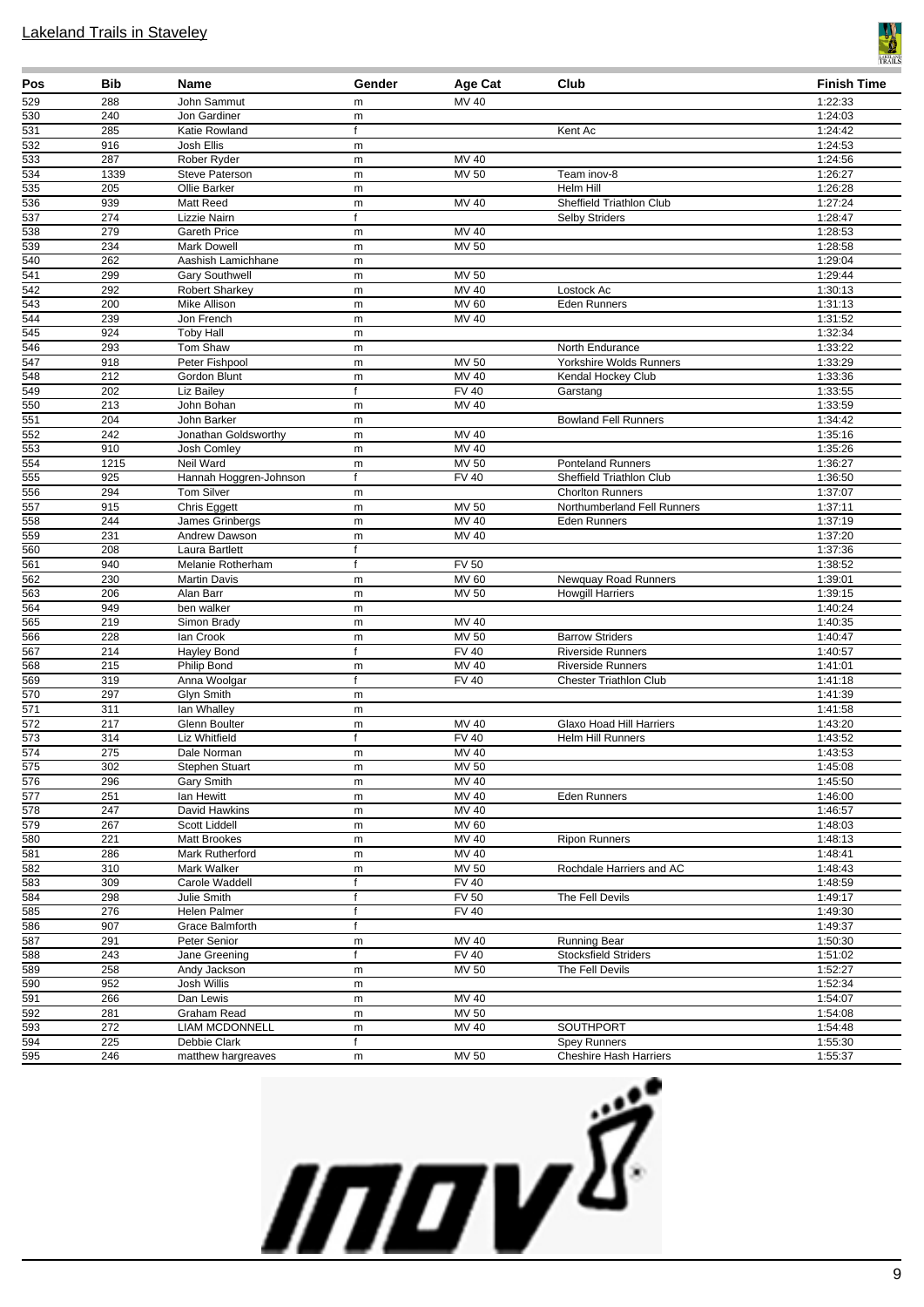

| Pos | <b>Bib</b> | Name                   | Gender | Age Cat      | Club                  | <b>Finish Time</b> |
|-----|------------|------------------------|--------|--------------|-----------------------|--------------------|
| 596 | 203        | John Bamforth          | m      | MV 50        |                       | 1:57:57            |
| 597 | 223        | Cathleen Casterton     |        |              |                       | 1:58:57            |
| 598 | 250        | Tony Hesketh           | m      | <b>MV 70</b> | Horwich Rmi Harriers  | 1:59:36            |
| 599 | 919        | Sarah Fletcher         |        | <b>FV 40</b> |                       | 1:59:53            |
| 600 | 254        | David Horsfield        | m      | MV 50        | The Fell Devils       | 2:05:28            |
| 601 | 937        | <b>Russell Pilling</b> | m      | MV 50        |                       | 2:09:46            |
| 602 | 201        | Mark Austin            | m      | MV 40        |                       | 2:26:07            |
| 603 | 929        | Alan Jones             | m      | <b>MV 60</b> | Garstang Running Club | 2:30:16            |

### **Trail Run 10k**

| 604              | 446          | Richard Walker                  | m            | MV 40                        |                               | 0:50:54            |
|------------------|--------------|---------------------------------|--------------|------------------------------|-------------------------------|--------------------|
| 605              | 1331         | Lee Procter                     | m            | MV 40                        | Team inov-8                   | 0:52:33            |
| 606              | 146          | Ronnie Haddow                   | m            | <b>MV 50</b>                 | <b>Furness Fell Runners</b>   | 0:55:35            |
| 607              | 149          | Mark Havenhand                  | m            | <b>MV 50</b>                 | Sheffield Triathlon Club      | 0:56:33            |
| 608              | 1338         | Anna Hoogkamer                  | $\mathsf{f}$ |                              | Team inov-8                   | 0:57:40            |
| $\overline{609}$ | 84           | <b>Jim Andrews</b>              | m            | <b>MV 50</b>                 | Helm Hill Runners             | 0:57:54            |
| 610              | 148          | Sarah Harrison                  | $\mathsf{f}$ | <b>FV 40</b>                 | Sheffield Triathlon Club      | 0:58:53            |
| 611              | 245          | Stephen Hackley                 | m            | <b>MV 40</b>                 |                               | 0:59:29            |
| 612              | 182          | Dan Lowthorpe                   | m            | $MV$ 40                      |                               | 0:59:43            |
| 613              | 1288         | Rob Kendrick                    | m            |                              | <b>Mansfield Harriers</b>     | 1:00:45            |
| 614              | 431          | Ben Taylor                      | m            |                              |                               | 1:01:34            |
| 615              | 417          | Jacob Ross                      | m            |                              |                               | 1:02:01            |
| 616              | 194          | Kate Morris                     | $\mathsf{f}$ | $\overline{FV}$ 50           | Sheffield Triathlon Club      | 1:02:13            |
| 617              | 133          | Andy Firkin                     | m            | <b>MV 50</b>                 | Lancaster and Morecambe ac    | 1:02:16            |
| 618              | 702          | Anthony Irving                  | m            | <b>MV 40</b>                 |                               | 1:02:35            |
| 619              | 1329         | Mark Wilson                     | m            | <b>MV 50</b>                 | No Drama Llamas Running       | 1:02:57            |
| 620              | 166          | Fiona Jeffries                  | $\mathsf{f}$ | <b>FV 50</b>                 | <b>Smiley Paces</b>           | 1:03:05            |
| $\overline{621}$ | 1234         | Harry Beaumont                  | m            |                              |                               | 1:03:18            |
| $\frac{1}{622}$  | 404          | Paula Pilling                   | $\mathsf{f}$ | <b>FV 40</b>                 | Ramsbottom Running Club       | 1:03:25            |
| 623              | 426          | Matt Smith                      | m            | MV 40                        |                               | 1:03:32            |
| 624              | 632          | <b>Tim Selves</b>               | m            | <b>MV 50</b>                 |                               | 1:03:51            |
| 625              | 1283         | Alan Huggon                     | m            | MV 50                        | <b>Border Reiver Runners</b>  | 1:04:15            |
| 626              | 1281         | <b>Guy Holt</b>                 | m            |                              |                               | 1:04:18            |
| 627              | 170          | Robbie Jones                    | m            | <b>MV 50</b>                 |                               | 1:04:38            |
| 628              | 448          | michael watson                  | m            | MV 40                        |                               | 1:04:48            |
| 629              | 87           | David Atkinson                  | m            | <b>MV 50</b>                 | <b>Blengdale Runners</b>      | 1:04:48            |
| 630              | 152          | Margaret Henderson              | f            | $FV$ 40                      |                               | 1:04:52            |
| 631              | 113          | Robert Clayton                  | m            |                              | Lancaster & Morecambe AC      | 1:04:55            |
| 632              | 983          | Tom Hadfield                    | m            | MV 40                        |                               | 1:05:00            |
| 633              | 198          | Philip Neal                     | m            | MV 40                        | <b>Quakers Running Club</b>   | 1:05:04            |
| 634              | 447          | Elizabeth Watson                | $\mathsf{f}$ | <b>FV 40</b>                 | Derwent AC                    | 1:05:17            |
| 635              | 1267         | Scott Gillespie                 | m<br>f       |                              |                               | 1:05:28            |
| 636<br>637       | 1314<br>1310 | Karen Pickles<br>David Pattison |              | <b>FV 50</b><br><b>MV 50</b> | Spenborough                   | 1:06:20<br>1:06:20 |
| 638              | 132          | Andrew Fairweather              | m<br>m       | MV 40                        | Red rose road runners         | 1:06:38            |
| 639              | 985          | Christopher Hill                | m            |                              |                               | 1:06:40            |
| 640              | 1014         | <b>Christopher Snelling</b>     | m            | MV 40                        |                               | 1:07:37            |
| 641              | 127          | <b>MATTHEW DUNBAR</b>           | m            | MV 50                        | SHEFFIELD TRI CLUB            | 1:07:47            |
| 642              | 157          | Shaun Holland                   | m            |                              |                               | 1:07:59            |
| 643              | 89           | Mark Bades                      | m            | <b>MV 50</b>                 |                               | 1:08:03            |
| 644              | 1312         | Louisa Phillips                 | $\mathsf{f}$ | <b>FV 40</b>                 |                               | 1:08:38            |
| 645              | 188          | Katrina Mccaughan               | $\mathsf{f}$ | <b>FV 40</b>                 |                               | 1:09:02            |
| 646              | 681          | Samuel Gilmore                  | m            |                              |                               | 1:09:05            |
| 647              | 967          | <b>Richard Dodds</b>            | m            | MV 40                        |                               | 1:09:34            |
| 648              | 966          | Addam Darnell                   | m            |                              | Sheffield Triathlon Club      | 1:09:40            |
| 649              | 1004         | Hannah Peel                     | $\mathsf{f}$ | <b>FV 40</b>                 | Sheffield Triathlon Club      | 1:09:40            |
| 650              | 1013         | Chris Smith-duque               | m            | $MV$ 40                      |                               | 1:09:41            |
| 651              | 85           | Jo Andrews                      | $\mathsf{f}$ | <b>FV 50</b>                 |                               | 1:09:45            |
| 652              | 1243         | Jennifer Casson                 | f            |                              |                               | 1:10:02            |
| 653              | 1229         | Riad Arfin                      | m            |                              |                               | 1:10:06            |
| 654              | 1276         | <b>Timothy Hatch</b>            | m            | <b>MV 50</b>                 |                               | 1:10:06            |
| 655              | 1300         | David Macgillivray              | m            | <b>MV 60</b>                 | Dh Runners                    | 1:10:09            |
| 656              | 1244         | <b>Andrew Cave</b>              | m            | MV 50                        |                               | 1:10:10            |
| 657              | 102          | Colin Briffett                  | m            | <b>MV 50</b>                 | Lonsdale Fell Runners         | 1:10:11            |
| 658              | 172          | Dorothy Kesterton               | $\mathsf{f}$ | <b>FV 70</b>                 | <b>Steel City Striders</b>    | 1:10:11            |
| 659              | 402          | Thomas Pearson                  | m            |                              |                               | 1:10:16            |
| 660              | 439          | Aliki Traianou                  | f            |                              | <b>Glasgow Triathlon Club</b> | 1:10:16            |

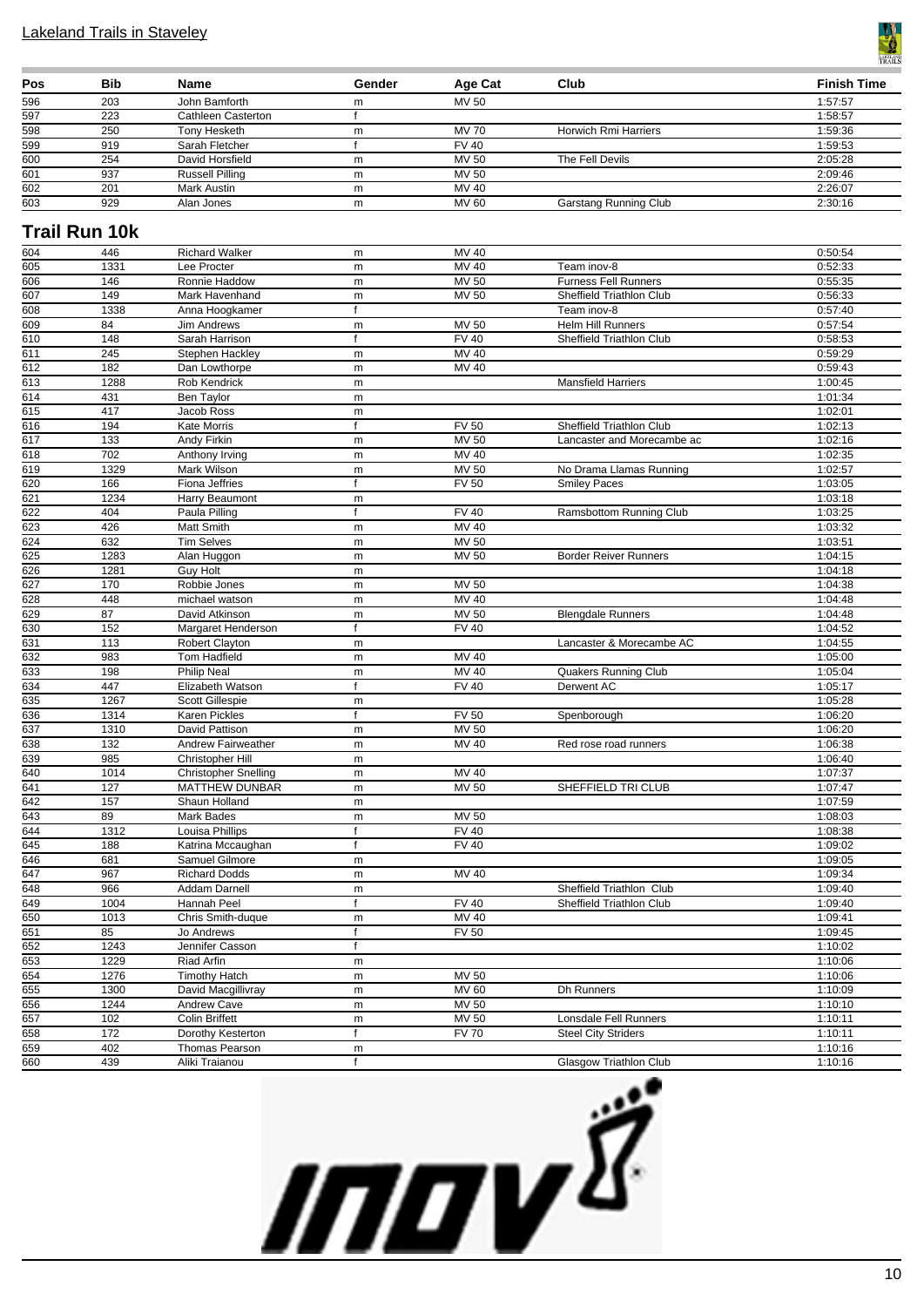

| Pos                     | <b>Bib</b>       | Name                                  | Gender       | Age Cat                      | Club                                                            | <b>Finish Time</b> |
|-------------------------|------------------|---------------------------------------|--------------|------------------------------|-----------------------------------------------------------------|--------------------|
| 661                     | 210              | James Bellarby                        | m            | MV 40                        |                                                                 | 1:10:55            |
| 662                     | 930              | Jane Langham                          | f            | <b>FV 50</b>                 | <b>Smiley Paces</b>                                             | 1:11:31            |
| 663                     | 990              | Robin Lee                             | m            | <b>MV 40</b>                 |                                                                 | 1:11:42            |
| 664                     | 1201             | <b>Edward Scott</b>                   | m            |                              |                                                                 | 1:11:42            |
| 665                     | 164              | Beth Irving                           | f            | <b>FV 50</b>                 |                                                                 | 1:12:13            |
| 666                     | 165              | Lisa Jackson                          | f            |                              | Derwent AC Cockermouth                                          | 1:12:42            |
| 667<br>668              | 1257<br>1210     | Margaret Duncan<br>David Taylor       | f<br>m       | <b>FV 50</b><br><b>MV 60</b> | Sheffield Triathlon Club<br><b>Cheshire Hash House Harriers</b> | 1:12:45<br>1:12:55 |
| 669                     | 1017             | Niki Stockton                         | f            | <b>FV 50</b>                 |                                                                 | 1:13:11            |
| 670                     | 121              | <b>Felicity Cross</b>                 | $\mathsf{f}$ | <b>FV 60</b>                 | <b>Preston Harriers</b>                                         | 1:13:18            |
| 671                     | $\overline{183}$ | Matthew MADDOCK                       | m            | MV 40                        |                                                                 | 1:13:20            |
| 672                     | 1313             | <b>Will Phillips</b>                  | m            |                              |                                                                 | 1:13:55            |
| 673                     | 1236             | Christopher Bond                      | m            | $MV$ 40                      |                                                                 | 1:14:14            |
| 674                     | 101              | Mark Bramall                          | m            | <b>MV 50</b>                 | Sheffield triathlon club                                        | 1:14:34            |
| 675                     | 173              | Ashley King                           | m            |                              |                                                                 | 1:14:41            |
| 676                     | 1306             | andrew mckenna                        | m            | MV 40                        |                                                                 | 1:14:48            |
| $\overline{677}$        | 99               | Stephen Biscomb                       | m            | MV 60                        | Clayton-le-moors                                                | 1:14:58            |
| 678                     | 413              | Craig Rimmer                          | m            |                              |                                                                 | 1:15:07            |
| 679                     | 423              | Lizzie Simmons                        | $\mathsf{f}$ | <b>FV 40</b>                 |                                                                 | 1:15:19            |
| 680                     | 716              | <b>Barry Lyonette</b>                 | m            | MV 60                        |                                                                 | 1:15:42            |
| 681                     | 415              | Gerard Rooney                         | m            | MV 60                        |                                                                 | 1:15:56            |
| 682                     | 473              | Michael Bellwood<br>David Offord      | m            |                              | N/a                                                             | 1:16:00            |
| 683<br>684              | 1002<br>107      | Julian Burgess                        | m            | MV 50<br>MV 40               |                                                                 | 1:16:50<br>1:17:27 |
| 685                     | 957              | Christopher Billington                | m<br>m       | MV 40                        |                                                                 | 1:17:27            |
| 686                     | 1137             | Ellena Farrow                         | f            |                              | <b>Red Rose Road Runners</b>                                    | 1:17:36            |
| 687                     | 1258             | James Dunn                            | m            |                              |                                                                 | 1:17:41            |
| 688                     | 438              | Keith Tolley                          | m            | MV 50                        |                                                                 | 1:18:28            |
| 689                     | 114              | Melissa Coleman                       | f            |                              |                                                                 | 1:18:34            |
| 690                     | 160              | John Howarth                          | m            | MV 50                        |                                                                 | 1:18:37            |
| 691                     | 1009             | Hilary Royston-bishop                 | f            |                              | Derwent Athletic Club                                           | 1:19:19            |
| 692                     | 86               | David Ashworth                        | m            | <b>MV 60</b>                 |                                                                 | 1:19:20            |
| 693                     | 440              | Angie Trippitt                        | f            | <b>FV 50</b>                 |                                                                 | 1:19:21            |
| 694                     | 441              | <b>Lloyd Trippitt</b>                 | m            |                              |                                                                 | 1:19:22            |
| 695                     | 93               | Sally Barton                          | f            | FV60                         | Glaxo Hoad Hill Harriers                                        | 1:19:47            |
| 696                     | 94               | Simon Barton                          | m            | MV 60                        | Glaxo Hoad Hill Harriers                                        | 1:19:47            |
| 697                     | 106              | Alanna Buckle                         | f            |                              |                                                                 | 1:20:13            |
| 698<br>699              | 432<br>142       | Jack Taylor                           | m            | MV 60                        | None                                                            | 1:20:53<br>1:21:00 |
| 700                     | 144              | <b>Barry Green</b><br>Yvonne Grunder  | m<br>f       | <b>FV 40</b>                 |                                                                 | 1:21:11            |
| 701                     | 167              | Glen Jeffries                         | m            |                              |                                                                 | 1:21:12            |
| 702                     | 187              | Paul Mather                           | m            | MV 40                        |                                                                 | 1:21:13            |
| 703                     | 399              | Susanne Parry                         | f            | FV <sub>50</sub>             |                                                                 | 1:21:16            |
| 704                     | 139              | <b>Lee Gillies</b>                    | m            | MV 40                        |                                                                 | 1:21:28            |
| 705                     | 207              | John Barr                             | m            | <b>MV70</b>                  | St. Helens Striders                                             | 1:21:41            |
| 706                     | 1208             | <b>Sharon Swift</b>                   | f            | <b>FV 50</b>                 | St Helen's Striders                                             | 1:21:41            |
| 707                     | 1005             | Claire Piela                          | f            | FV 40                        |                                                                 | 1:21:42            |
| 708                     | 970              | Alyson Eggett                         | $\mathsf{f}$ | $\overline{FV}$ 50           |                                                                 | 1:21:56            |
| 709                     | 192              | Liz Meekings                          | f            | $\overline{FV40}$            | <b>Smiley Paces</b>                                             | 1:22:02            |
| 710                     | 96               | Joanne Battersby                      | $\mathsf{f}$ | <b>FV 50</b>                 | <b>Smiley Paces</b>                                             | 1:22:20            |
| 711                     | 186              | Joanne Mather                         | f            | <b>FV 40</b>                 |                                                                 | 1:22:31            |
| $\overline{712}$<br>713 | 449<br>992       | <b>Bill Watts</b><br>Sharon-lee Lukas | m<br>f       | MV 50<br>FV 50               | <b>Riversway Road Runners</b><br>Ladies Who Run                 | 1:22:36<br>1:22:38 |
| 714                     | $\frac{1}{171}$  | Gareth Kerr                           | m            | MV 40                        |                                                                 | 1:22:44            |
| 715                     | 1289             | Jill Kerr                             | f            | <b>FV 40</b>                 |                                                                 | 1:22:56            |
| 716                     | 135              | Helen Fulson                          | f            | <b>FV 40</b>                 | Sheffield Triathlon Club                                        | 1:22:59            |
| 717                     | 433              | <b>Clare Thomas</b>                   | f            | <b>FV 40</b>                 |                                                                 | 1:23:09            |
| 718                     | 1022             | Abby Wade                             | f            |                              |                                                                 | 1:23:09            |
| 719                     | 197              | <b>Lesley Neal</b>                    | f            | <b>FV 40</b>                 | Quakers running club                                            | 1:23:25            |
| 720                     | 414              | Amy Robson                            | f            |                              |                                                                 | 1:23:27            |
| $\overline{721}$        | 778              | Patricia White                        | f            | <b>FV 60</b>                 | Women on the Run                                                | 1:23:30            |
| 722                     | 953              | Mark Aldam                            | m            | <b>MV 50</b>                 |                                                                 | 1:23:40            |
| $\frac{723}{ }$         | 122              | Christopher D'Arcy                    | m            | <b>MV 50</b>                 |                                                                 | 1:23:40            |
| 724                     | 984              | <b>Richard Harding</b>                | ${\sf m}$    | MV 40                        |                                                                 | 1:23:42            |
| $\overline{725}$        | 436              | Deborah Thorneycroft                  | f            | <b>FV 50</b>                 |                                                                 | 1:23:43            |
| 726                     | 1271             | Michael Harden                        | m            |                              |                                                                 | 1:23:51            |
| 727                     | 955              | Kirsty Batchelor                      | f            |                              |                                                                 | 1:24:09            |

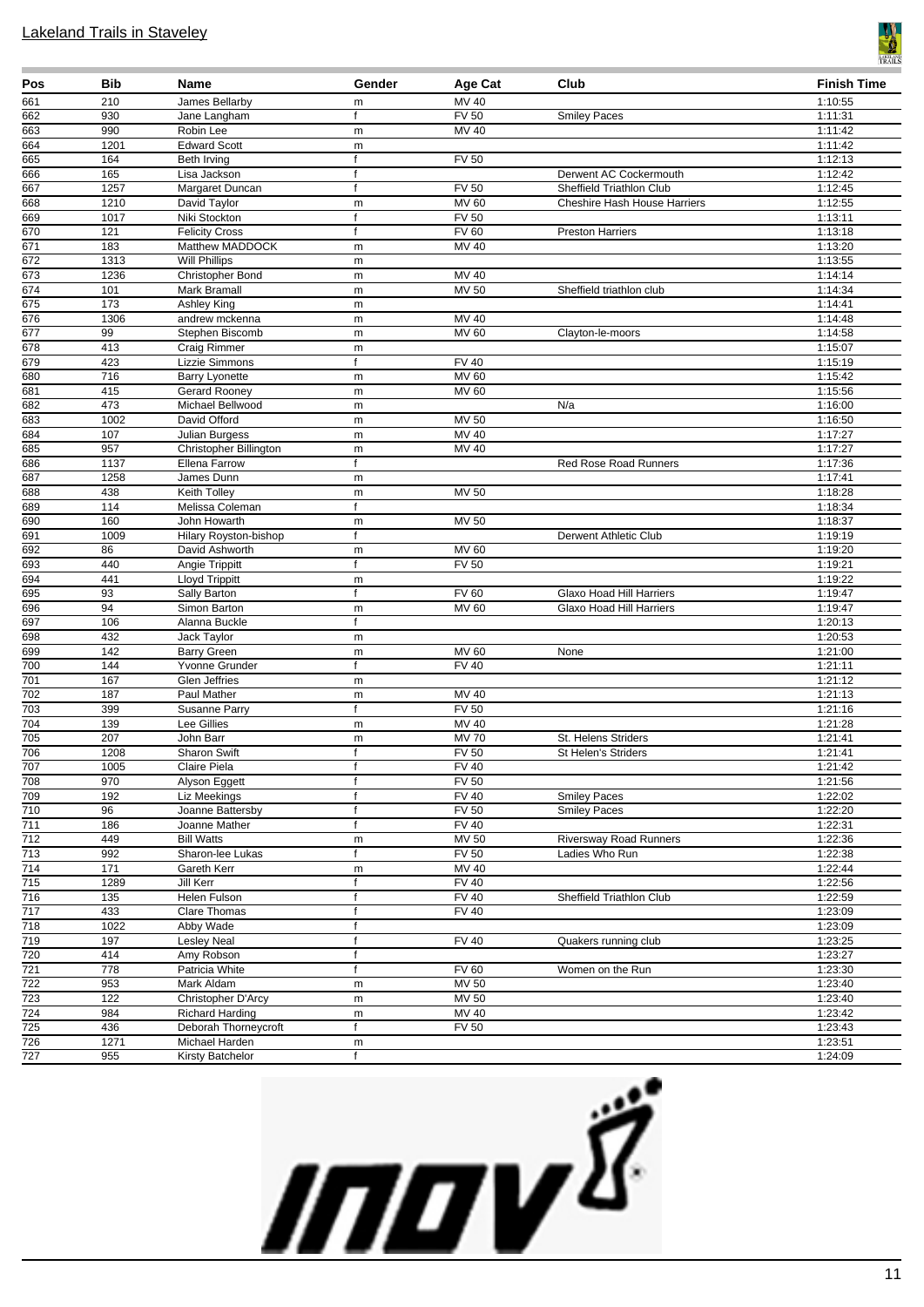

| Pos                     | <b>Bib</b>        | Name                                  | Gender            | Age Cat               | Club                              | <b>Finish Time</b> |
|-------------------------|-------------------|---------------------------------------|-------------------|-----------------------|-----------------------------------|--------------------|
| 728                     | 1028              | Gillian Woon                          | f                 | <b>FV 40</b>          | Vegan Runners UK                  | 1:24:26            |
| 729                     | 405               | Ash Podda                             | m                 |                       |                                   | 1:24:29            |
| 730                     | 1307              | Damian Moss                           | m                 | MV 50                 |                                   | 1:24:38            |
| 731                     | 195               | Naomi Morrison                        | f                 | <b>FV 50</b>          | <b>Smiley Paces</b>               | 1:24:50            |
| 732<br>733              | 190<br>442        | Nigel Mcintyre<br>Jean Turner         | m<br>f            | MV 50<br><b>FV 60</b> | <b>Telford Harriers</b>           | 1:24:53<br>1:24:56 |
| 734                     | 153               | Louise Higham                         | f                 | <b>FV 50</b>          |                                   | 1:25:14            |
| 735                     | 988               | Ruth Jacobs                           | f                 | <b>FV 50</b>          | <b>Smiley Paces</b>               | 1:25:18            |
| 736                     | 824               | Stephen Cruickshank                   | m                 | MV 50                 |                                   | 1:25:29            |
| 737                     | 161               | Rebecca Howe                          | f                 |                       |                                   | 1:25:54            |
| 738                     | 770               | Camila Varo                           | $\mathsf{f}$      |                       |                                   | 1:26:15            |
| 739                     | 968               | <b>Catherine Doyle</b>                | $\mathsf{f}$      | <b>FV 50</b>          |                                   | 1:27:25            |
| 740                     | 1023              | lan Walker                            | m                 | MV 60                 | <b>Glaxo Hoad Hill Harriers</b>   | 1:27:33            |
| $\overline{741}$        | 411               | <b>Josh Riley</b>                     | m                 |                       |                                   | 1:27:39            |
| 742                     | 1308              | Sam Nicholson                         | f<br>$\mathbf{f}$ | <b>FV 50</b>          | <b>Border Reiver Runners</b>      | 1:27:55            |
| 743<br>744              | 174<br>134        | Rachael Lagocka<br>Joanna Fox         | f                 |                       |                                   | 1:28:02<br>1:28:11 |
| 745                     | 981               | jeanette grimes                       | f                 | <b>FV 60</b>          |                                   | 1:28:15            |
| 746                     | 1227              | <b>Emily Aldridge</b>                 | $\mathsf{f}$      |                       |                                   | 1:28:21            |
| 747                     | 974               | Sally Gardner                         | $\mathsf{f}$      | <b>FV 50</b>          |                                   | 1:28:41            |
| 748                     | 179               | David Littlefair                      | m                 | MV 50                 |                                   | 1:29:15            |
| $\overline{749}$        | 980               | Diana Griffiths                       | f                 |                       | <b>St Bees Triers</b>             | 1:29:30            |
| 750                     | 1019              | Alison Swift                          | $\mathsf{f}$      | <b>FV 40</b>          |                                   | 1:29:33            |
| $\overline{751}$        | 1311              | <b>Kate Peers</b>                     | f                 | <b>FV 40</b>          |                                   | 1:29:33            |
| 752                     | 457               | <b>Isobel Williamson</b>              | f                 | <b>FV 70</b>          |                                   | 1:29:34            |
| 753                     | 973               | <b>Helen Firth</b>                    | f                 | <b>FV 40</b>          |                                   | 1:29:35            |
| 754                     | 97<br>136         | <b>Thomas Baxendale</b>               | m<br>f            | <b>FV 60</b>          |                                   | 1:29:43<br>1:29:43 |
| 755<br>756              | 158               | Kathryn Furness<br>Catherine Hollyoak | $\mathsf{f}$      |                       |                                   | 1:29:43            |
| 757                     | 189               | Catherine McElhinney                  | $\mathsf{f}$      | <b>FV 50</b>          | Southport Waterloo Athletics Club | 1:30:18            |
| 758                     | 105               | Graham Brooks-Dale                    | m                 | MV 40                 |                                   | 1:30:23            |
| 759                     | 437               | <b>Katie Todd</b>                     | $\mathsf{f}$      |                       |                                   | 1:31:03            |
| 760                     | 137               | Katie Fyall                           | f                 |                       |                                   | 1:31:09            |
| 761                     | 117               | Rebekah Cooke                         | f                 | <b>FV 50</b>          |                                   | 1:31:44            |
| 762                     | 327               | Rachel Bellwood                       | f                 |                       |                                   | 1:31:50            |
| 763                     | 425               | J Graham Smith                        | m                 | MV 50                 |                                   | 1:32:06            |
| 764                     | 116               | Grace Constance-main                  | f                 |                       |                                   | 1:32:19            |
| 765<br>766              | 453<br>408        | David Whiteley<br>Shelley Regan       | m<br>f            | MV 60                 |                                   | 1:32:30<br>1:32:39 |
| 767                     | 803               | Caitlin Johnston                      | f                 |                       | <b>Hoad Hill Harriers</b>         | 1:32:40            |
| 768                     | 428               | Jenny Stinton                         | f                 | <b>FV 40</b>          |                                   | 1:32:40            |
| 769                     | 199               | Lesley Nelson                         | f                 | <b>FV 50</b>          |                                   | 1:32:45            |
| 770                     | 143               | Melissa Grocock                       | f                 | <b>FV 40</b>          |                                   | 1:32:58            |
| 771                     | $\overline{1025}$ | <b>William Williams</b>               | m                 | MV 60                 |                                   | 1:33:23            |
| $\overline{772}$        | 434               | Danny Thompson                        | m                 | MV 60                 |                                   | 1:33:24            |
| 773                     | 163               | Chris Hutchinson                      | m                 | <b>MV 60</b>          |                                   | 1:33:51            |
| $\frac{1}{4}$           | 147               | James Harris                          | m                 |                       |                                   | 1:33:52            |
| 775<br>$\overline{776}$ | 1000<br>427       | Andrew O'boyle<br>Louise Stevens      | m<br>f            | MV 50<br><b>FV 50</b> |                                   | 1:35:01<br>1:35:12 |
| $\overline{777}$        | 959               | Rachel Bodenham                       | f                 | <b>FV 50</b>          |                                   | 1:35:26            |
| 778                     | 168               | Allan Johnson                         | m                 | $\overline{MV}$ 70    | Lakeside Lincoln                  | 1:35:30            |
| 779                     | 196               | Jo Moss                               | $\mathsf{f}$      | <b>FV 40</b>          |                                   | 1:35:58            |
| 780                     | 1232              | Nicky Ball                            | f                 | <b>FV 50</b>          |                                   | 1:36:02            |
| 781                     | 422               | <b>Frances Shoesmith</b>              | f                 | FV <sub>50</sub>      |                                   | 1:36:03            |
| 782                     | 1173              | Louise Millo                          | f                 | <b>FV 50</b>          |                                   | 1:36:27            |
| 783                     | 976               | Laura Goldsworthy                     | $\mathsf{f}$      |                       |                                   | 1:36:43            |
| 784                     | 403               | Stephen Perry                         | m                 | MV 60<br><b>FV 50</b> | Lancaster and Morecambe ac        | 1:36:47            |
| 785<br>786              | 409<br>865        | Anna Richings<br>Angela Martland      | f<br>$\mathsf{f}$ | <b>FV 40</b>          | Lancaster and Morecambe ac        | 1:36:48<br>1:36:49 |
| 787                     | 131               | Arwa Eskander                         | f                 | <b>FV 40</b>          | Colt                              | 1:36:51            |
| 788                     | $\overline{972}$  | Miras Eskander                        | m                 | MV 40                 | <b>Chorlton Runners</b>           | 1:36:55            |
| 789                     | 460               | John Wiseman                          | m                 | <b>MV 50</b>          | Red Rose Road Runners             | 1:37:01            |
| 790                     | 1342              | Angela Dallinger                      | f                 | <b>FV 40</b>          |                                   | 1:37:01            |
| 791                     | 1280              | Hannah Hobson                         | $\mathsf{f}$      |                       |                                   | 1:37:11            |
| 792                     | 679               | lan Gilbert                           | m                 | MV 60                 |                                   | 1:37:15            |
| 793                     | 140               | Scott Grainger                        | m                 | <b>MV 50</b>          |                                   | 1:37:25            |
| 794                     | 991               | Laura Leitch                          | f                 |                       |                                   | 1:37:25            |

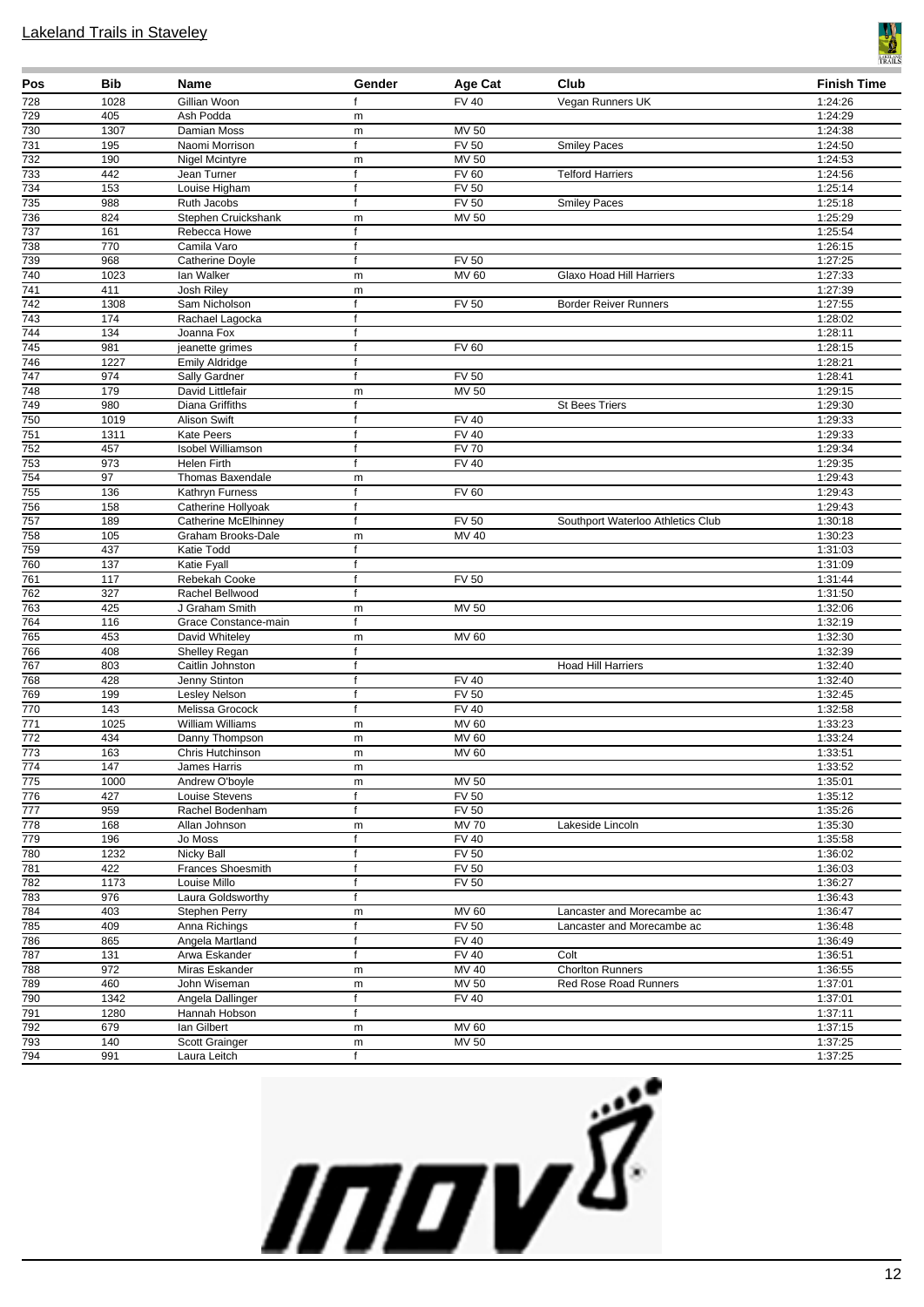

| Pos              | Bib               | Name                                  | Gender                       | Age Cat                      | Club                                                              | <b>Finish Time</b> |
|------------------|-------------------|---------------------------------------|------------------------------|------------------------------|-------------------------------------------------------------------|--------------------|
| 795              | 421               | <b>Alison Scally</b>                  | f                            | <b>FV 50</b>                 |                                                                   | 1:37:56            |
| 796              | 401               | Chris Pearson                         | m                            | <b>MV 60</b>                 |                                                                   | 1:38:05            |
| 797              | $\frac{112}{2}$   | Zoe Clarke                            | $\mathsf{f}$                 | FV <sub>50</sub>             |                                                                   | 1:38:12            |
| 798              | 960               | David Carver                          | m                            | MV 50                        |                                                                   | 1:38:15            |
| 799<br>800       | 141<br>1101       | Lorraine Grayston<br>Gwen Woznikowska | f<br>$\mathsf{f}$            | <b>FV 50</b><br><b>FV 40</b> |                                                                   | 1:38:17<br>1:39:55 |
| 801              | 1326              | Lenka Ward                            | f                            | <b>FV 40</b>                 | Susie Anton Pt Ladies On The Run<br>Susie Anton Ladies On The Run | 1:39:55            |
| 802              | 823               | Ruth Craxford                         | $\mathsf{f}$                 |                              |                                                                   | 1:40:13            |
| 803              | 416               | Deborah Ross                          | f                            | <b>FV 40</b>                 |                                                                   | 1:40:20            |
| 804              | 88                | Kathryn Atkinson                      | f                            | $\overline{F}$ V 40          | Pendle Triathlon Club                                             | 1:40:31            |
| 805              | 445               | Jack Walker                           | m                            | <b>MV 60</b>                 |                                                                   | 1:41:34            |
| 806              | 444               | Alice Walker                          | $\mathsf{f}$                 |                              |                                                                   | 1:41:34            |
| 807              | 83                | Sandra Allan                          | $\mathbf f$                  | <b>FV 60</b>                 | <b>Fellside Ladies</b>                                            | 1:41:51            |
| 808              | 130               | Kerry Edwards                         | f                            | <b>FV 50</b>                 |                                                                   | 1:42:02            |
| 809              | 1304              | <b>Christian Martin</b>               | m                            |                              |                                                                   | 1:42:25            |
| 810              | 1282              | <b>Tyler Howarth</b>                  | $\mathsf{f}$                 |                              |                                                                   | 1:42:27            |
| 811              | 1303              | Alexandra Martin                      | f                            |                              |                                                                   | 1:42:33            |
| $\overline{812}$ | 1255              | Sandra Devlin                         | f                            | FV 40                        |                                                                   | 1:42:37            |
| 813              | 397               | Laura O'Donnell                       | $\mathbf{f}$                 | <b>FV 40</b>                 |                                                                   | 1:42:39            |
| 814              | 412               | Nicholas Riley                        | m                            | <b>MV 50</b>                 |                                                                   | 1:43:00            |
| 815<br>816       | 1015<br>996       | Laura Stanton<br><b>Tracy Mault</b>   | $\mathsf{f}$<br>$\mathsf{f}$ | <b>FV 40</b><br><b>FV 40</b> |                                                                   | 1:43:51<br>1:43:52 |
| 817              | 374               | Helen Proctor                         | f                            | <b>FV 50</b>                 | Women on the Run Kendal                                           | 1:43:53            |
| 818              | 109               | Deborah Catlow                        | $\mathsf{f}$                 | <b>FV 50</b>                 | <b>Blackburn Road Runners</b>                                     | 1:44:05            |
| 819              | $\frac{145}{145}$ | Fiona Gutteridge                      | $\mathsf{f}$                 | <b>FV 40</b>                 | <b>Red Rose Road Runners</b>                                      | 1:44:16            |
| 820              | 1279              | Sally Hislop                          | f                            | <b>FV 50</b>                 |                                                                   | 1:45:18            |
| 821              | 1317              | Victoria Rankin                       | $\mathsf{f}$                 |                              |                                                                   | 1:46:09            |
| 822              | 406               | <b>Wayne Qualter</b>                  | m                            | <b>MV 50</b>                 |                                                                   | 1:46:09            |
| $\overline{823}$ | 429               | <b>Caitlin Stokes</b>                 | $\mathsf{f}$                 |                              |                                                                   | 1:46:47            |
| $\overline{824}$ | 125               | Raymond Dang                          | m                            | MV 50                        | Eaglescliffe Running Group                                        | 1:47:43            |
| $\overline{825}$ | 407               | Karen Quan-soon                       | $\mathsf{f}$                 | <b>FV 60</b>                 |                                                                   | 1:48:49            |
| 826              | 695               | Sarah Hoggarth                        | f                            | FV <sub>50</sub>             | Orchard Eagles Running Club                                       | 1:49:10            |
| 827              | 120               | <b>Robert Crosland</b>                | m                            | MV 60                        |                                                                   | 1:49:17            |
| 828              | 1299              | Karen M Fay                           | m                            | <b>MV 50</b>                 |                                                                   | 1:49:17            |
| 829              | 1240              | Debz Bunting                          | $\mathsf{f}$                 | <b>FV 60</b>                 | Lancaster Runners                                                 | 1:49:26            |
| 830              | 126               | Alison Dick                           | f                            | <b>FV 50</b>                 | Red Rose Road Runners                                             | 1:49:29            |
| 831              | 1254              | Jason Deacon                          | m                            | <b>MV 50</b>                 |                                                                   | 1:49:39            |
| 832<br>833       | 1011<br>155       | <b>Tony Seddon</b><br>Ruth Holden     | m<br>$\mathsf{f}$            | MV 50<br><b>FV 50</b>        |                                                                   | 1:50:03<br>1:50:36 |
| 834              | 452               | Carole Whiteley                       | $\mathbf f$                  | <b>FV 60</b>                 | Women On The Run Kendal                                           | 1:50:49            |
| 835              | 150               | Susan Heatley                         | f                            | <b>FV 40</b>                 | Red Rose Road Runners                                             | 1:50:56            |
| 836              | 962               | Ursula Collie                         | f                            | <b>FV 60</b>                 |                                                                   | 1:51:15            |
| 837              | 829               | <b>Martin Duffy</b>                   | m                            | $MV$ 40                      |                                                                   | 1:52:31            |
| 838              | 95                | David Battersby                       | m                            | <b>MV 50</b>                 |                                                                   | 1:52:38            |
| 839              | 993               | Joanna Mackenzie                      | f                            | <b>FV 40</b>                 |                                                                   | 1:53:07            |
| 840              | 123               | Michael D'Arcy                        | m                            | <b>MV 50</b>                 |                                                                   | 1:53:14            |
| 841              | 191               | Paul Mcmonagle                        | m                            | MV 40                        |                                                                   | 1:53:47            |
| 842              | 185               | Bev Mason                             | $\mathsf{f}$                 | <b>FV 50</b>                 | Thornton Cleveleys Running Club                                   | 1:55:36            |
| 843              | 450               | Kirsty Waywell                        | f                            | <b>FV 40</b>                 | Thornton Cleveleys Running Club                                   | 1:55:37            |
| 844              | 1275              | Anna Hatch                            | f                            | <b>FV 50</b>                 |                                                                   | 1:56:10            |
| 845<br>846       | 964<br>1228       | Stephanie Costich                     | f                            |                              |                                                                   | 1:56:10            |
| 847              | 418               | Dawn Anderson<br>Jackie Routledge     | f<br>$\mathsf{f}$            | <b>FV 50</b><br><b>FV 60</b> | <b>Thornton Cleveleys</b>                                         | 1:56:14<br>1:56:41 |
| 848              | 443               | Laura Tyler                           | f                            |                              |                                                                   | 1:56:42            |
| 849              | 193               | John Melling                          | m                            | <b>MV 60</b>                 |                                                                   | 1:56:59            |
| 850              | 998               | <b>Edward Melling</b>                 | m                            | MV 60                        |                                                                   | 1:56:59            |
| 851              | 410               | Benjamin Riley                        | m                            |                              |                                                                   | 1:57:02            |
| 852              | 110               | Cheryl Chaffe                         | $\mathsf{f}$                 | <b>FV 50</b>                 |                                                                   | 1:57:09            |
| 853              | 1245              | Rob Chaffe                            | m                            | <b>MV 50</b>                 |                                                                   | 1:57:09            |
| 854              | 461               | Pat Wyke                              | $\mathsf{f}$                 | <b>FV 60</b>                 | Run in Wirral                                                     | 1:57:10            |
| 855              | 396               | Emma Nicholls                         | f                            | $\overline{FV40}$            |                                                                   | 1:57:11            |
| 856              | 176               | Ann Leyland                           | f                            | <b>FV 50</b>                 |                                                                   | 2:00:57            |
| 857              | 177               | David Leyland                         | m                            | MV 50                        | Saddleworth Runners Club                                          | 2:00:57            |
| 858              | 1320              | Dawn Saunders                         | f                            | <b>FV 50</b>                 | <b>TCRC</b>                                                       | 2:06:11            |
| 859              | 154               | Debbie Hindley                        | f                            | FV40                         | Thornton-cleveleys Running Club                                   | 2:06:11            |
| 860              | 180               | Julie Loftus                          | f                            | <b>FV 50</b>                 |                                                                   | 2:06:44            |
| 861              | 181               | Philip Loftus                         | m                            | <b>MV 60</b>                 |                                                                   | 2:06:44            |

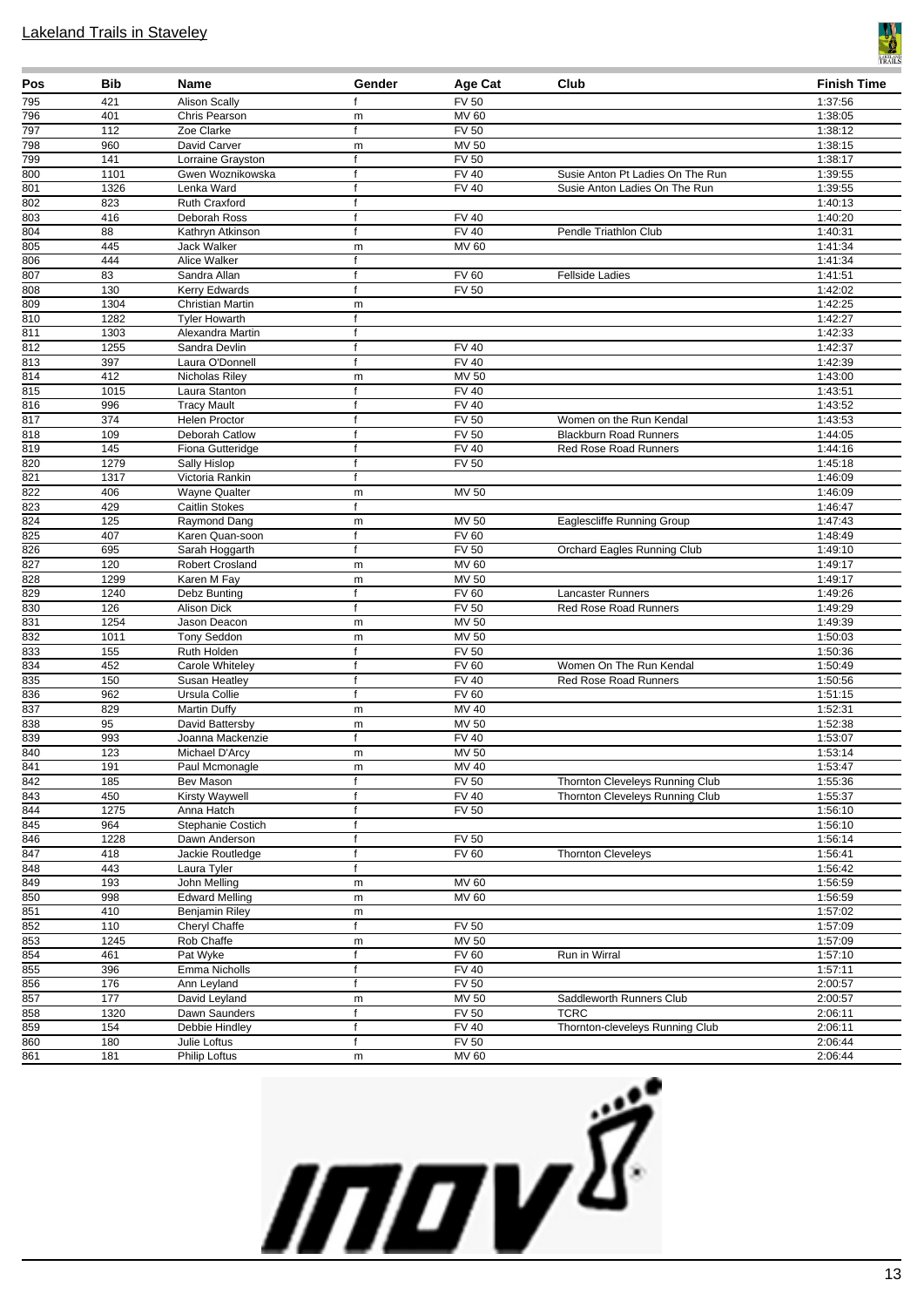

| Pos | <b>Bib</b> | <b>Name</b>      | Gender | Age Cat      | Club                      | <b>Finish Time</b> |
|-----|------------|------------------|--------|--------------|---------------------------|--------------------|
| 862 | 1284       | Chrissie Jackson |        | <b>FV 40</b> | Wotr                      | 2:07:47            |
| 863 | 435        | Rose Thompson    |        | <b>FV 60</b> | Women On The Run - Kendal | 2:07:48            |
| 864 | 1021       | Rosalyn Turner   |        | <b>FV 60</b> | <b>WOTR</b>               | 2:07:49            |
| 865 | 111        | Gavnor Clarke    |        |              |                           | 2:08:32            |
| 866 | 1239       | Sarah Broad      |        |              |                           | 2:08:52            |
| 867 | 128        | Nicola Dunlop    |        | <b>FV 40</b> |                           | 2:13:00            |
| 868 | 420        | Vicki Rutland    |        | <b>FV 40</b> |                           | 2:13:00            |
| 869 | 129        | Dawn Eastwood    |        | <b>FV 50</b> |                           | 2:13:00            |
| 870 | 156        | Sarah Holland    |        | <b>FV 40</b> |                           | 2:15:09            |

## **Trail Run 10k - Early Start**

| 871              | 956             | Dan Bell                  | m              |                     |                              | 0:56:37 |
|------------------|-----------------|---------------------------|----------------|---------------------|------------------------------|---------|
| $\overline{872}$ | 1003            | Jorden Partington         | m              | <b>MV 40</b>        |                              | 1:03:09 |
| 873              | 975             | Michael Garside           | m              | $\overline{MV}$ 40  |                              | 1:04:00 |
| 874              | $\overline{77}$ | Julia Gray Carnaffin      | f              | <b>FV 60</b>        | Jog On The Tyne              | 1:07:13 |
| 875              | 70              | Simon Thomas              | ${\sf m}$      | <b>MV 40</b>        |                              | 1:07:28 |
| 876              | $\overline{22}$ | Nick Cook                 | ${\sf m}$      | MV 40               |                              | 1:07:53 |
| $\overline{877}$ | 75              | William Uttley            | m              | MV 40               | Lancashire constabulary AC   | 1:07:58 |
| 878              | 259             | Jack Colling              | ${\sf m}$      |                     |                              | 1:08:48 |
| 879              | 11              | <b>Andrew Blackwell</b>   | m              | <b>MV 40</b>        |                              | 1:09:34 |
| 880              | 56              | Joseph Ritson             | m              | <b>MV 60</b>        | Derwent Ac Cockermouth       | 1:11:00 |
| 881              | 10              | Ann Birchall              | $\mathbf f$    | <b>FV 50</b>        | Ashington Hirst Running Club | 1:11:43 |
| 882              | 1006            | <b>Howard Rand</b>        | m              | MV 40               |                              | 1:13:00 |
| 883              | 59              | Duncan Rossall            | ${\sf m}$      | <b>MV 60</b>        |                              | 1:13:32 |
| 884              | 6               | Paul Beaumont             | ${\sf m}$      | <b>MV 40</b>        |                              | 1:13:34 |
| 885              | 42              | <b>Graham Kenealy</b>     | ${\sf m}$      | <b>MV 60</b>        | Ambleside AC                 | 1:13:47 |
| 886              | $\overline{33}$ | <b>Christine Frank</b>    | f              | <b>FV 50</b>        |                              | 1:14:37 |
| 887              | 30              | Elaine Fisher             | $\mathsf{f}$   | <b>FV 50</b>        | Ambleside AC                 | 1:15:39 |
| 888              | 13              | Dave Brisco               | m              | <b>MV 50</b>        | St. Helens Striders          | 1:15:45 |
| 889              | 14              | <b>Shirley Buckley</b>    | f              | <b>FV 60</b>        | The Stragglers               | 1:16:09 |
| 890              | 260             | Paul Abrams               | ${\sf m}$      | MV 40               |                              | 1:16:38 |
| 891              | 575             | Kirsten Rhodes            | $\mathsf{f}$   |                     | N/A                          | 1:17:40 |
| 892              | 459             | Colin Wilson              | ${\sf m}$      | <b>MV 50</b>        |                              | 1:18:10 |
| 893              | 9               | Adam Birch                | m              |                     |                              | 1:18:44 |
| 894              | 52              | Joanna Priestley          | $\overline{f}$ |                     | <b>Riversway Roadrunners</b> | 1:18:55 |
| 895              | 995             | Cecilia Marsh             | f              | <b>FV 40</b>        |                              | 1:19:11 |
| 896              | 53              | Gail Rason                | $\mathbf f$    | <b>FV 40</b>        |                              | 1:19:21 |
| 897              | 18              | Lynda Carter              | $\overline{f}$ | FV40                |                              | 1:20:20 |
| 898              | 48              | Sharon Oconnell           | f              | FV <sub>50</sub>    | St. Helens Striders          | 1:20:34 |
| 899              | 7               | Rob Bennion               | ${\sf m}$      | <b>MV 50</b>        |                              | 1:20:38 |
| 900              | 82              | <b>Rachel Summers</b>     | f              | <b>FV 50</b>        |                              | 1:20:51 |
| 901              | 57              | Emma Robinson             | $\mathsf{f}$   |                     |                              | 1:21:14 |
| 902              | 41              | Anna Jaques               | $\mathbf f$    | <b>FV 40</b>        | <b>Selby Striders</b>        | 1:21:19 |
| 903              | 39              | Anna Holmes-Rand          | f              |                     |                              | 1:21:47 |
| 904              | 21              | Denis Cleary              | ${\sf m}$      | $\overline{M}$ V 40 | None                         | 1:21:56 |
| $\frac{1}{905}$  | 38              | Nic Holmes                | $\mathsf{f}$   | FV40                |                              | 1:21:57 |
| 906              | $\overline{76}$ | mark bateman              | m              | <b>MV 40</b>        |                              | 1:22:34 |
| 907              | 65              | <b>Shirley Spratt</b>     | f              | <b>FV 60</b>        |                              | 1:25:34 |
| 908              | $\overline{37}$ | Pete Holding              | m              | <b>MV 60</b>        |                              | 1:25:44 |
| 909              | 43              | Andrea Lancaster          | $\mathsf{f}$   | <b>FV 40</b>        |                              | 1:25:50 |
| 910              | 1018            |                           | $\mathsf{f}$   | <b>FV 50</b>        |                              | 1:25:55 |
| 911              | 62              | Sara Summers<br>Emma Shaw | $\mathsf{f}$   |                     |                              | 1:26:10 |
| 912              | 64              | Claire Smith              | $\overline{f}$ | FV40                |                              |         |
|                  |                 |                           | $\mathsf{f}$   |                     | North Shields Poly Ac        | 1:26:25 |
| 913              | 184             | Jane Marshall             |                | <b>FV 40</b>        | St Helens                    | 1:26:49 |
| $\overline{914}$ | 29              | James Featherstone        | ${\sf m}$      | <b>MV 60</b>        |                              | 1:27:27 |
| 915              | 623             | Sue Woods                 | $\mathsf{f}$   | <b>FV 50</b>        |                              | 1:28:32 |
| 916              | 46              | Julie Melotte             | $\mathsf{f}$   | <b>FV 60</b>        | Stragglers                   | 1:29:12 |
| 917              | 68              | Hannah Swift              | $\mathsf{f}$   |                     | N/a                          | 1:29:19 |
| 918              | 69              | Peter Swift               | ${\sf m}$      | <b>MV 60</b>        | N/a                          | 1:29:19 |
| $\overline{919}$ | $\overline{72}$ | Paul Thornton             | ${\sf m}$      | <b>MV 50</b>        |                              | 1:29:27 |
| 920              | 79              | <b>Gill Nevin</b>         | $\mathsf{f}$   | $\overline{FV}$ 50  | <b>Rimrose Runners</b>       | 1:31:30 |
| $\overline{921}$ | $\overline{71}$ | Kate Thompson             | f              | <b>FV 40</b>        |                              | 1:31:31 |
| 922              | 31              | Andy Floyd                | m              | <b>MV 50</b>        |                              | 1:31:49 |
| 923              | 209             | Jayne Batt                | f              | <b>FV 60</b>        |                              | 1:32:22 |
| $\frac{1}{924}$  | 49              | Helen Patten              | $\mathsf{f}$   | <b>FV 50</b>        | <b>Red Rose Runners</b>      | 1:32:32 |
| $\overline{925}$ | 51              | Sam Perkins               | $\mathsf{f}$   | <b>FV 50</b>        |                              | 1:33:08 |
| $\overline{926}$ | $\overline{20}$ | adele Cihlar              | $\mathbf f$    | FV <sub>50</sub>    |                              | 1:33:11 |